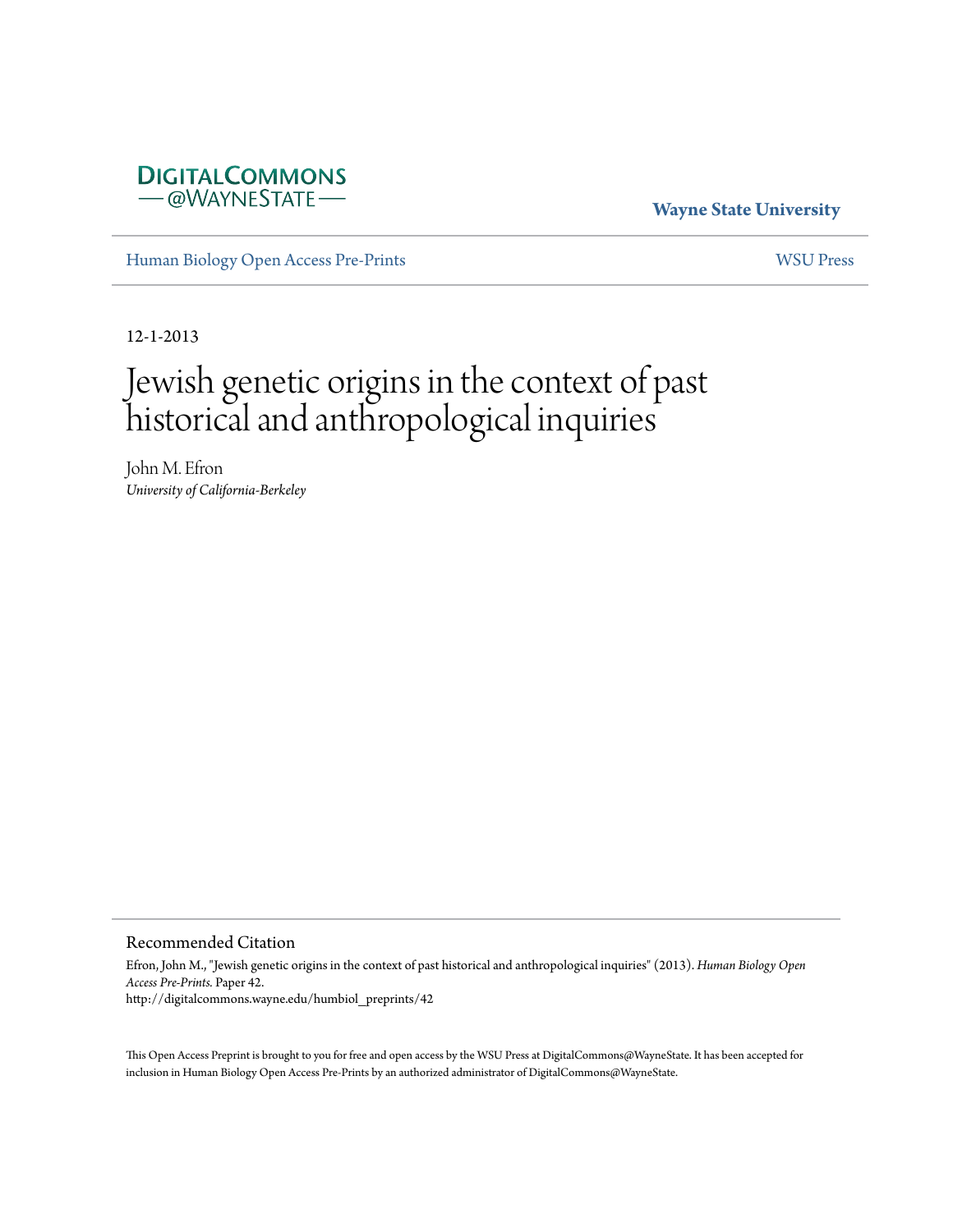John M. Efron

Koret Professor of Jewish History

University of California-Berkeley

"Jewish genetic origins in the context of past historical and anthropological inquiries"

*Abstract* The contemporary study of Jewish genetics has a long prehistory dating back to the eighteenth century. Prior to the era of genetics studies of the physical makeup of Jews were undertaken by comparative anatomists and physical anthropologists. In the nineteenth century the field was referred to as "race science." Believed by many race scientists to be a homogeneous and pure race, Jews occupied a central position in the discourse of race science because they were seen as the control group par excellence to determine the relative primacy of nature or nurture in the development of racial characteristics. In the nineteenth century, claims of Jewish homogeneity prompted research that sought to explain morphological differences among Jews, chief among them, the difference between Sephardim and Ashkenazim. I examine some of these original debates here with a view to placing them in their historical and cultural contexts.

This issue of *Human Biology* deals with Jews and genetics and most of the articles appearing here are contributions from scientists working in that very lively and everexpanding field. But it would do us well to recall that science is situational, contingent, and part of culture. It is not separate from it and as such is a window onto a society, its mores and values. This also means that like art or music science can be examined in its social and historical context. Unlike most of the other contributors to this issue I am not a scientist but an historian and what I intend to discuss in this article are the origins of today's discourse about Jews and genetics. Specifically, I will discuss the anthropological discourse about Jews as it existed in the pre-genetic era. Today's research on Jews and their genes has a beginning and it is not of recent origin. In what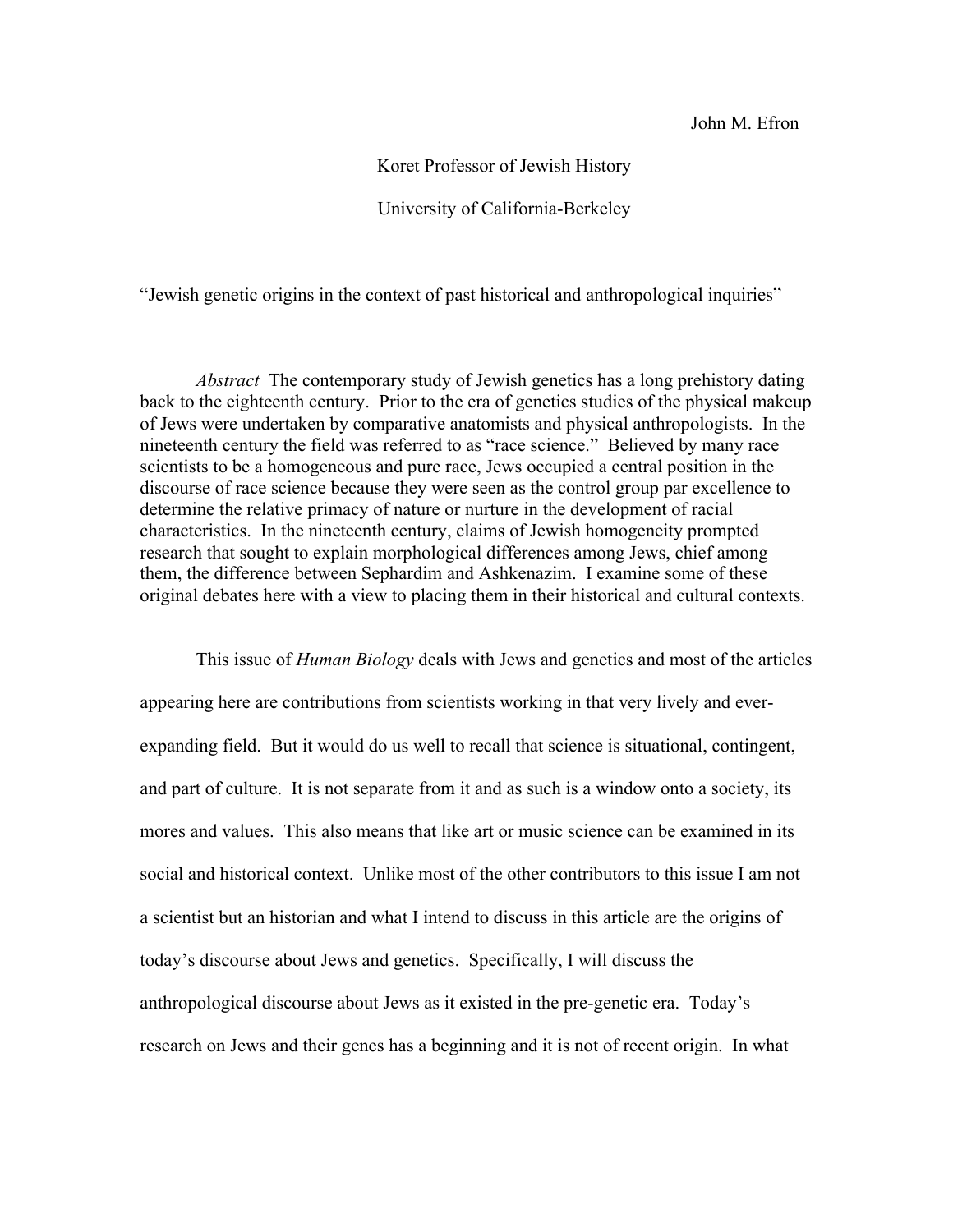follows I will discuss when and where such research began, who undertook it, what its themes were, and the social and intellectual currents that informed such research.

#### **Eighteenth-Century Origins**

The discourse about the physical nature of the Jewish people began in the eighteenth century and was, in essence, rooted in the emerging discipline of physical anthropology, which, over the course of the nineteenth century became known as "race science" (Hannaford 1996; Mühlmann 1968). Our story begins in Germany because that is where the modern discipline of physical anthropology was born. Most crucially for us it emerged at exactly the same time that Germans were deeply immersed in debates over whether or not to grant the Jews legal emancipation. Briefly put, the process of emancipating the Jews of Germany, that is to say removing the myriad special taxes, as well as occupational, educational, residential and even marital restrictions culminating in the granting of citizenship, was a long and uneven one that saw the Jews on Prussia first emancipated in 1812, that being rescinded in 1815, a brief liberalizing trend that came in the wake of the 1848 revolutons and then with the conservative reaction to those events, emancipation was again rescinded in 1850. For the most part Germany's Jews were emancipated with the unification of Germany and the founding of the Second Reich in 1871. There remained a few areas of upper civil service employment that remained off limits to Jews and those restrictions were finally done away with the advent of the Weimar Republic in 1919. Emancipation was finally revoked in the most brutal way by the Nazis.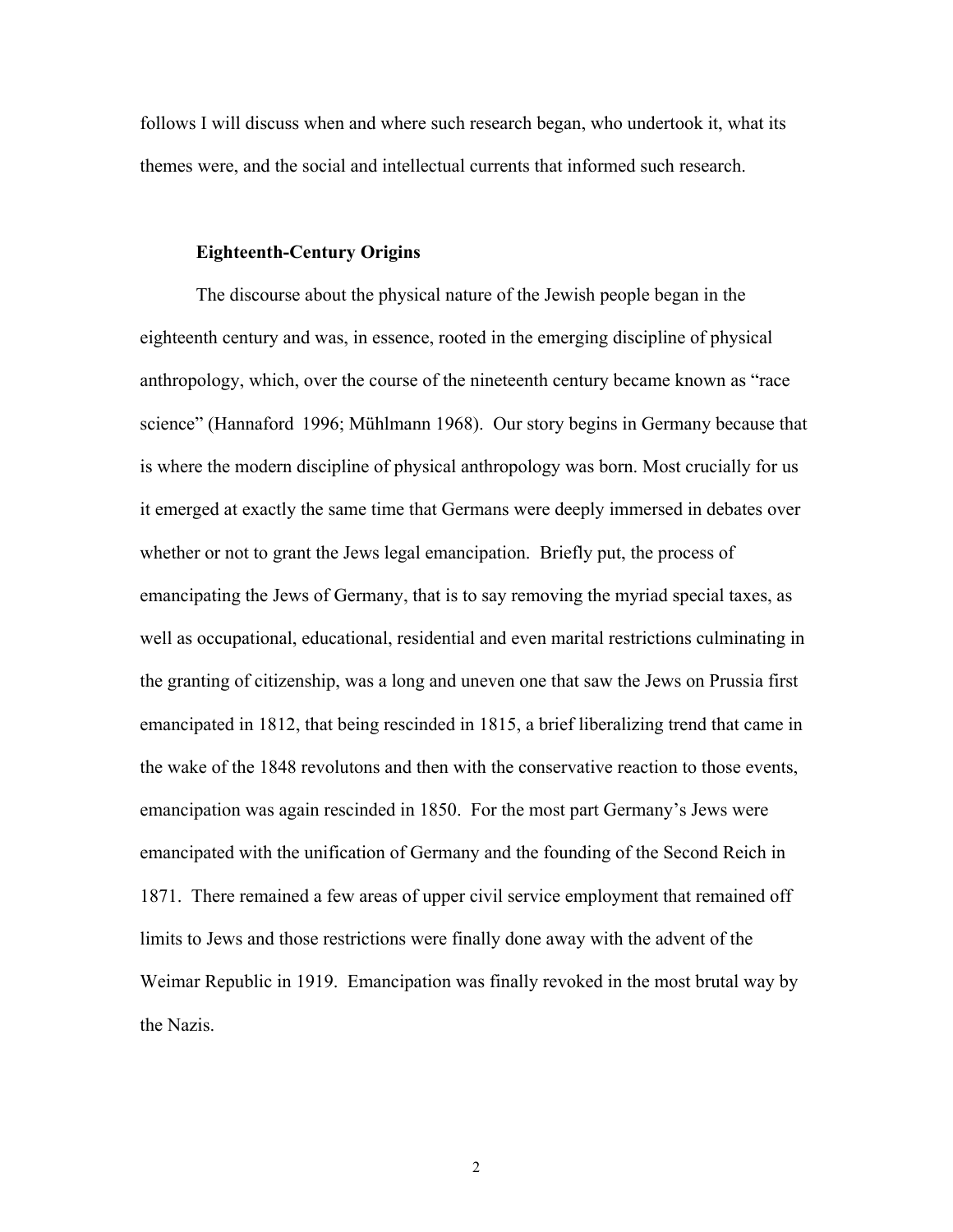Historians consider the whole process in Germany in terms of a contract in which Jews were emancipated piecemeal and conditionally. They were essentially told that in exchange for identifiable cultural change or "improvement" they would be emancipated to a certain extent with further gains to be granted as a reward for further change (Mosse 1995). The problem, of course, was that the goal posts kept being shifted and Jews never had a really good sense of when they had achieved the transformations demanded of them. By contrast, in France, Jews were emancipated with the Revolution and while the French held an equally dim view of Jews, their faith in the Enlightenment ideology that held that all people were capable of change and improvement, was sufficiently strong, that they had faith that history and the new environment in which Jews were free, would lead to their becoming Frenchmen (Hyman 1998). Those non-Jews who who favored emancipation proceded from the assumption that the Jews were a degraded people but were like this because of the way that Christian society had treated them. If the social conditions under which they suffered were ameliorated, then, it was held, Jews would respond accordingly and become productive, healthy, upright citizens. In Germany, which had no liberal revolution and where French Enlightenment ideas and ideals did not strike deep roots, there was far greater skepticism about the capacity of Jews to chnage. Opponents of emancipation held that irrespective of the way they were treated Jews were inherently different and emancipating them would not change the fact that they could never become European, while other more extreme views held that not only was metamorphosis impossible but that the Jews actually posed a danger to Germans.

3

It is against this background that physical anthropologists turned their attention toward the Jews. When Jews first came under scientific scrutiny in the eighteenth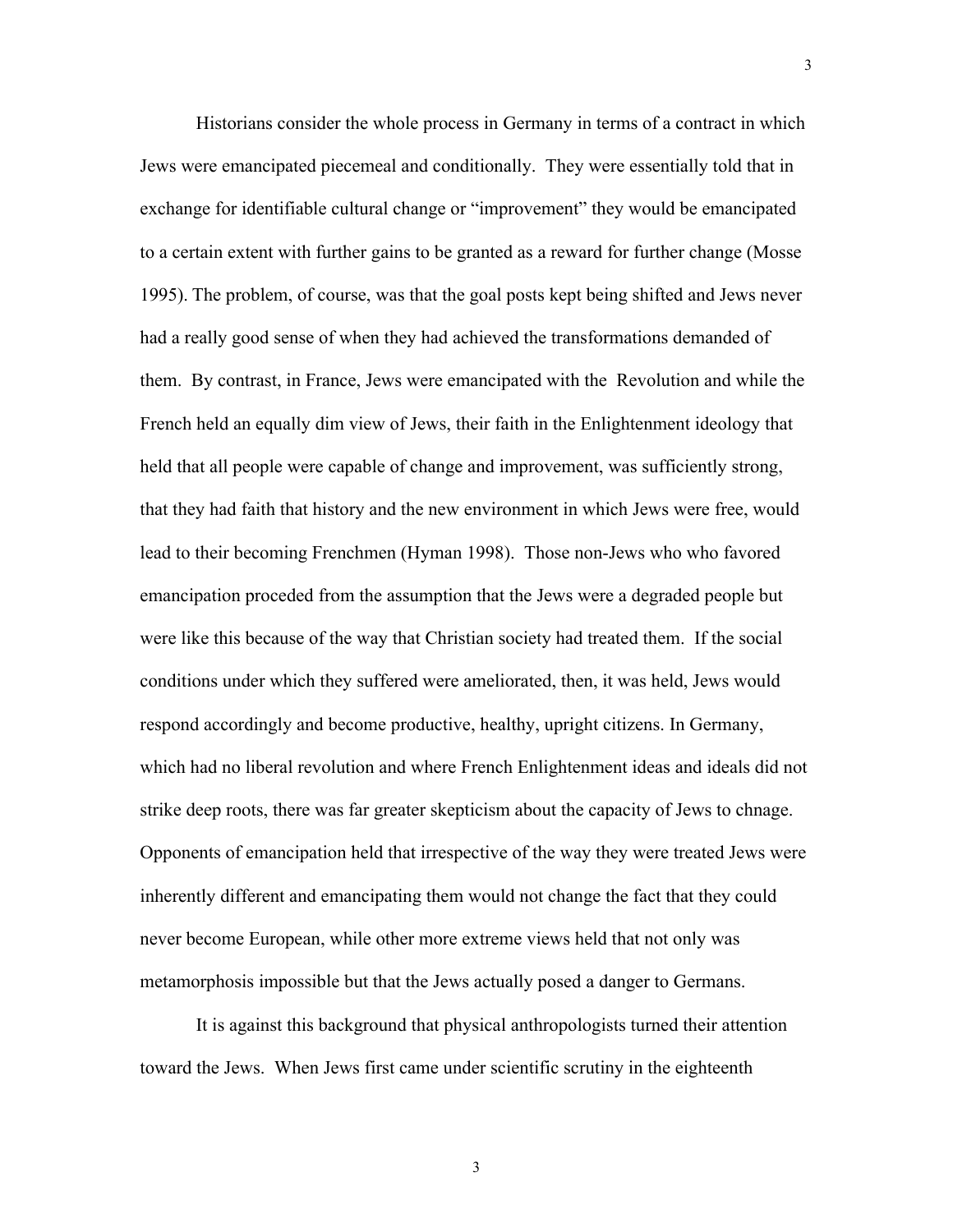century, it was not entirely clear to which race the Jews belonged. For some scientists they were white, others considered them black or at least white with "negroidal" features, while many more classified them as Asiatic (Efron 1994). In the eighteenth century anthropologists and biologists initially concerned themselves with the task of human classification—to simply take stock of human racial diversity. Soon, however, they sought to explain the reasons for human difference. Johann Friedrich Blumenbach (1752-1840), one of the founding figures of physical anthropology, believed that there were five major groups or races and classified them according to color. These were Caucasian (white), Mongolians (yellow), Ethiopians and all other dark complexioned peoples (black), Americans (copper), Malay (tawny). Homo sapiens, he said, had originated in the Caucasus and human difference was the result of degeneration from the original human type—the Caucasian. The further away from the Caucuses a people ended up settling the greater their degeneration and hence their difference from the original Caucasians (Blumenbach 1865).

With this, Blumenbach, a liberal, man of the Enlightenment, rejected any notion of permanent racial characteristics and instead, held that differences in human appearance were conditioned by climate and diet, and those qualities were susceptible to alteration when geographic relocation had occurred. "Unless I am mistaken," he wrote, "there are instances of peoples who after they have changed their localities and have migrated elsewhere, in the process of time have changed also their original form of countenance for a new one, peculiar to the new climate." But in turning his attention to Jews Blumenbach observed that they were an exception to the rules of nature. Their wide geographic dispersion notwithstanding, different environments had been unable to effect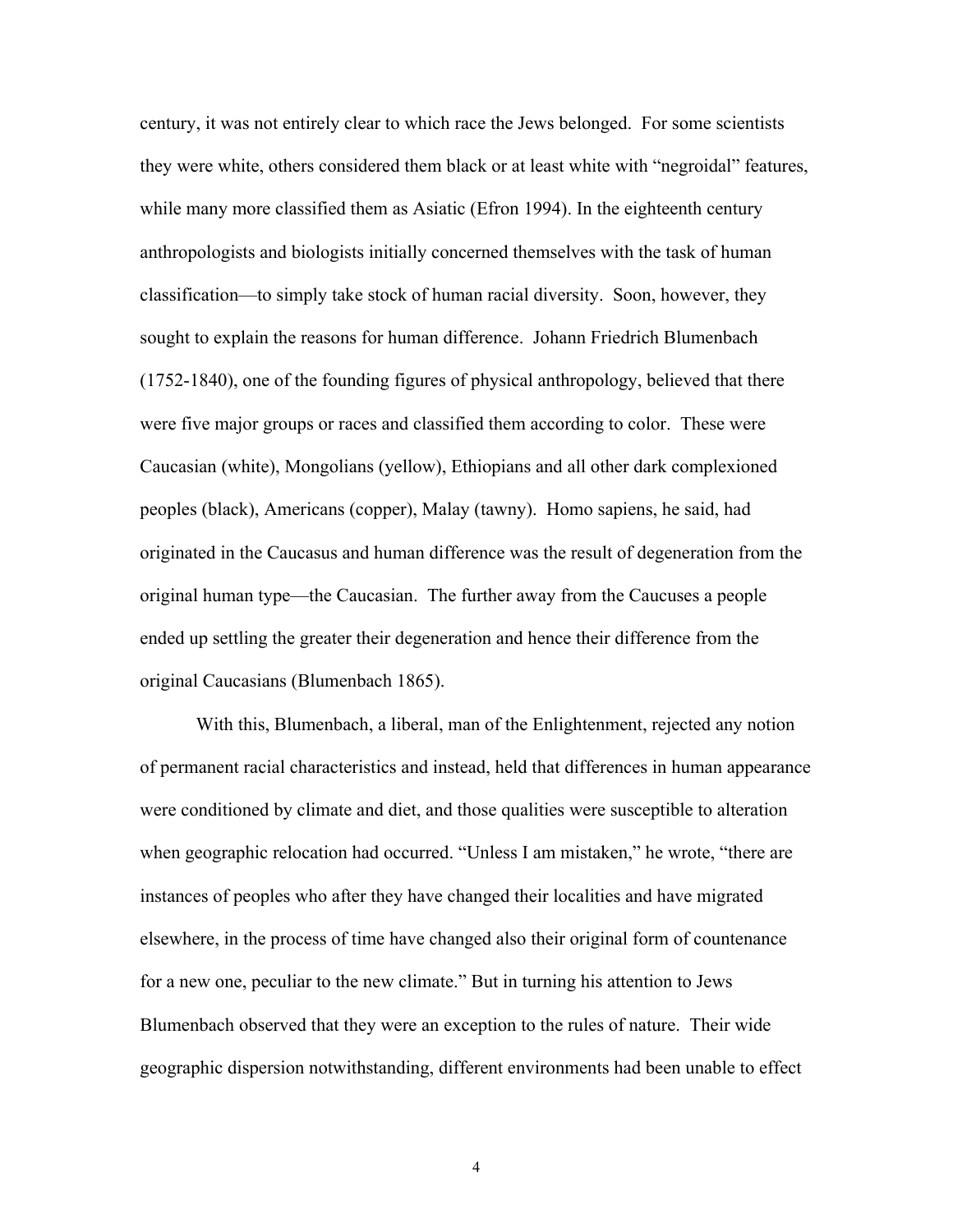a change in Jewish appearance: "Above all, the nation of the Jews who, under every climate, remain the same as far as the fundamental configuration of [the] face goes, [are] remarkable for a racial character almost universal, which can be distinguished at the first glance even by those little skilled in physiognomy, although it is difficult to limit and express by words." (Blumenbach 1865) Blumenbach was a deeply learned man, a scientist of great renown and yet he, a professor of medicine at the University of Göttingen, was at a loss to explain what he imagined he saw when studying the physical features of Jews. Socially, occupationally, religiously and culturally exceptional in every way, Jews, it seemed, were physiologically distinct as well.

Could it be really true that all peoples were subject to physiological change except the Jews? According to other comparative anatomists, the unalterability of the Jews had to do with their peculiar anatomy. In 1812, a Dutch physician studying the skull of a thirty-year-old Jewish man noted the peculiarly "large nasal bones," the "square chin," and the specifically Jewish "bony impressions on both sides of the lateral orbits." This, he argued, was due to the fact that "among Jews, the muscles primarily used for talking and laughing are of a kind entirely different from those of Christians." In 1812 the Berlin anthropologist Karl Asmund Rudolphi remarked on the consistency of Jewish physical features, characteristics that set them apart from the European majority: "Under Julius Caesar [the Jews] were almost as deeply rooted in Rome as they are today in some states of Germany and in Poland, and in a word, have become indigenous. . . . [But] their form has not changed. Their color is here lighter, there darker, but their face, their skulls everywhere have a peculiar character." (Efron 1994)

5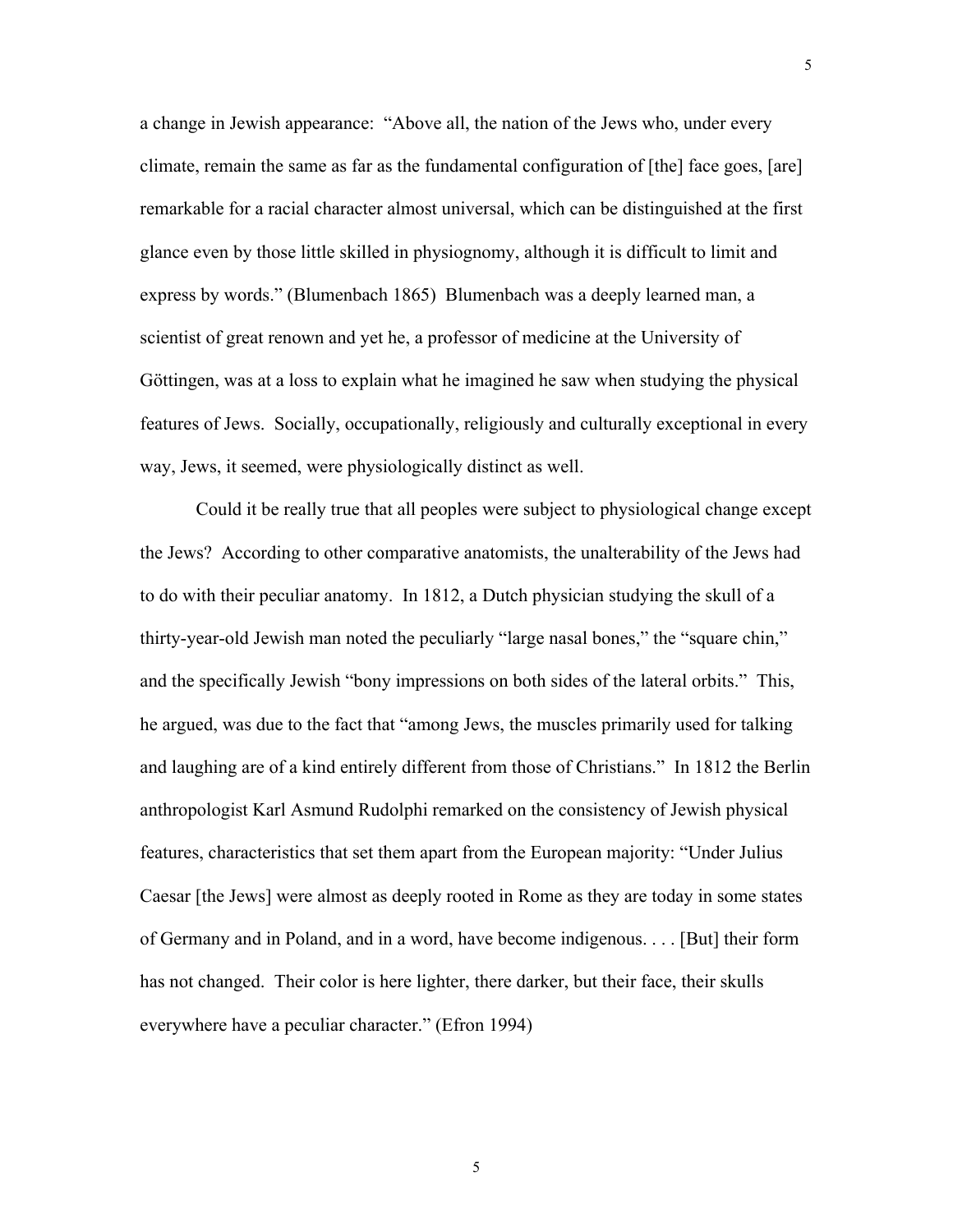Where simply describing and classifying Jews was the aim of eighteenth century physical anthropology, over the course of the nineteenth century, the subject became far more complex and multi-faceted. The field itself underwent a name change and became known as "race science." Race was the principle category of large-scale analysis of human characteristics prior to the advent of genetics. As it applied to Jews, race science focused upon accumulating anthropometric measurements in massive quantities in order to determine their physical and psychological characteristics (Auerbach 1907a; Hart 2000).

#### **Race Science and the Jews in the Nineteenth Century**

Jews were the focus of so much scientific attention when it came to the question of race because their very existence seemed to contemporary scientists (including Jewish ones), to provide a framework for questions to do with nature versus nurture. The basic structure of the argument went as follows: The Jews are a minority group with an ancient history and have been victims of sustained hatred and periodic violence for centuries. Nevertheless, they continue not only to survive, but also flourish. How have the Jews been able to defy the will of history? All of the ancient civilizations had disappeared. The Egyptians, Babylonians, Assyrians, Greeks, Romans and Persians were no more. All, that is, except the Jews. Based on this erroneous yet widely believed schema, anthropologists asked whether the key to Jewish survival had been their ability to adapt to any environment in which they found themselves, or was their tenacity derived from their particular racial qualities? (Judt 1903)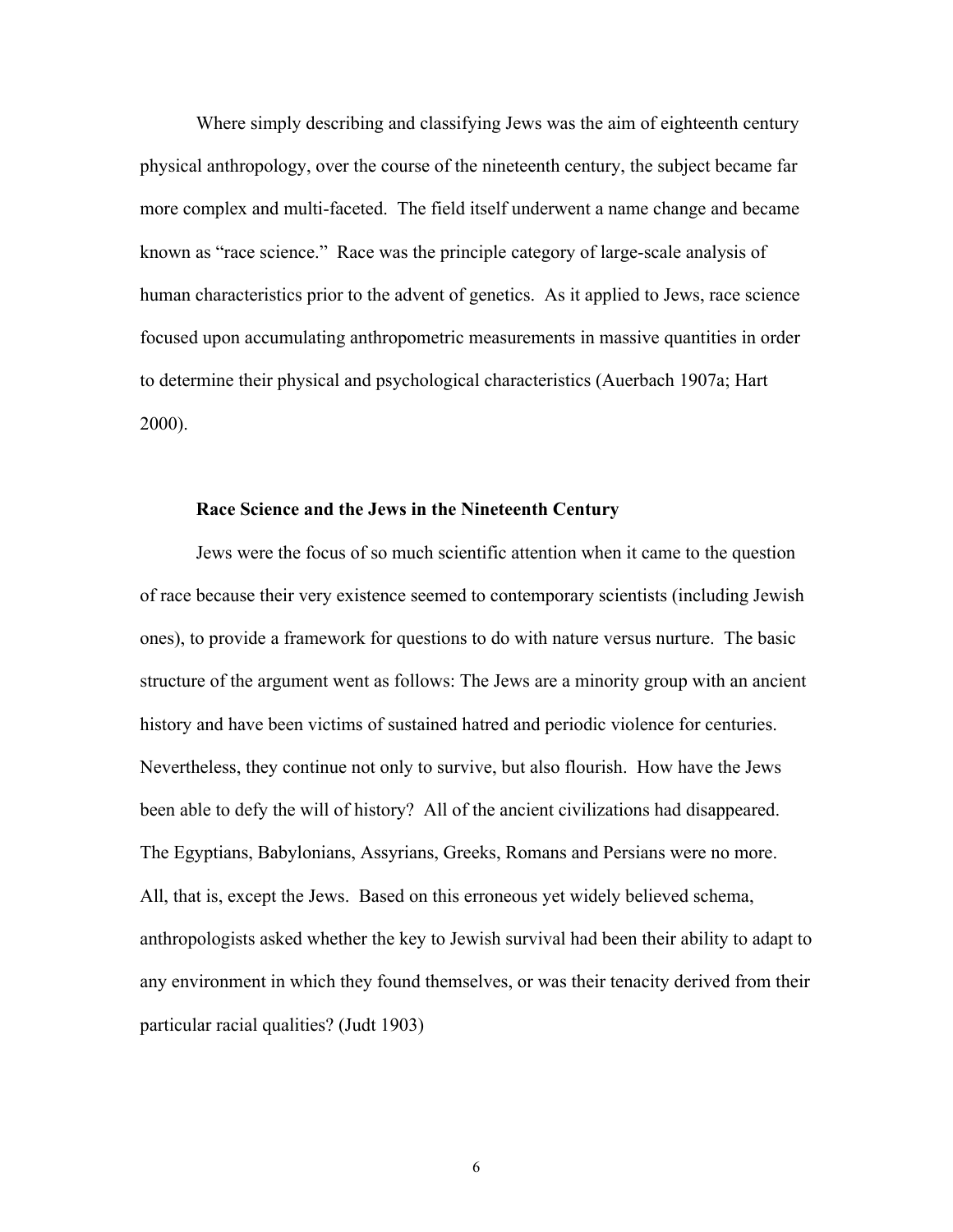The debate over the physical nature of Jewishness revolved around a) determining whether the Jews were composed of one or more racial types, and how those types had arisen. Among those types were Sephardic, Ashkenazic, Yemenite, Ethiopian, and Indian Jews; and b) whether Jews displayed pathological and psychological features which were indeed peculiar to them as Jews (Efron 2001). (In the interests of space, I shall only be dealing with the first set of question in this essay). In highly modified form these are precisely the kinds of questions modern geneticists still work. But more than this, the notion that there is a Jewish gene or that certain population groups are of Jewish origin animate both scientific attention and popular fascination. The reactions of the scientific establishment and the general public to what contemporaries called the "Jewish racial question" in the nineteenth century and those of the same groups to contemporary findings is remarkably similar. The reason has to do with the fact that answers to these questions remain as unsettled as they were over a century ago. Whether it is claims that link the Lemba of Southern Africa with Jews, the still hotly contested origins of Ashkenazic Jews and the possible conversion of the Khazars of the Black Sea region, or identifying those populations whose Y chromosome, which appears to be a signature element of the Cohanim or the ancient Jewish priesthood, scientists and the general public remain fascinated by Jewish origins and the diversity of Jewish morphology. And the fact is that the demand for such information is greater than ever before. Whereas such work, in its earliest phase at the end of the nineteenth century, was confined to scientific journals, now anthropology and genetics journals have been joined by serious but popular publications that are accessible and intelligible to the general public. There is also no shortage of books written from a religious standpoint as opposed to a scientific

7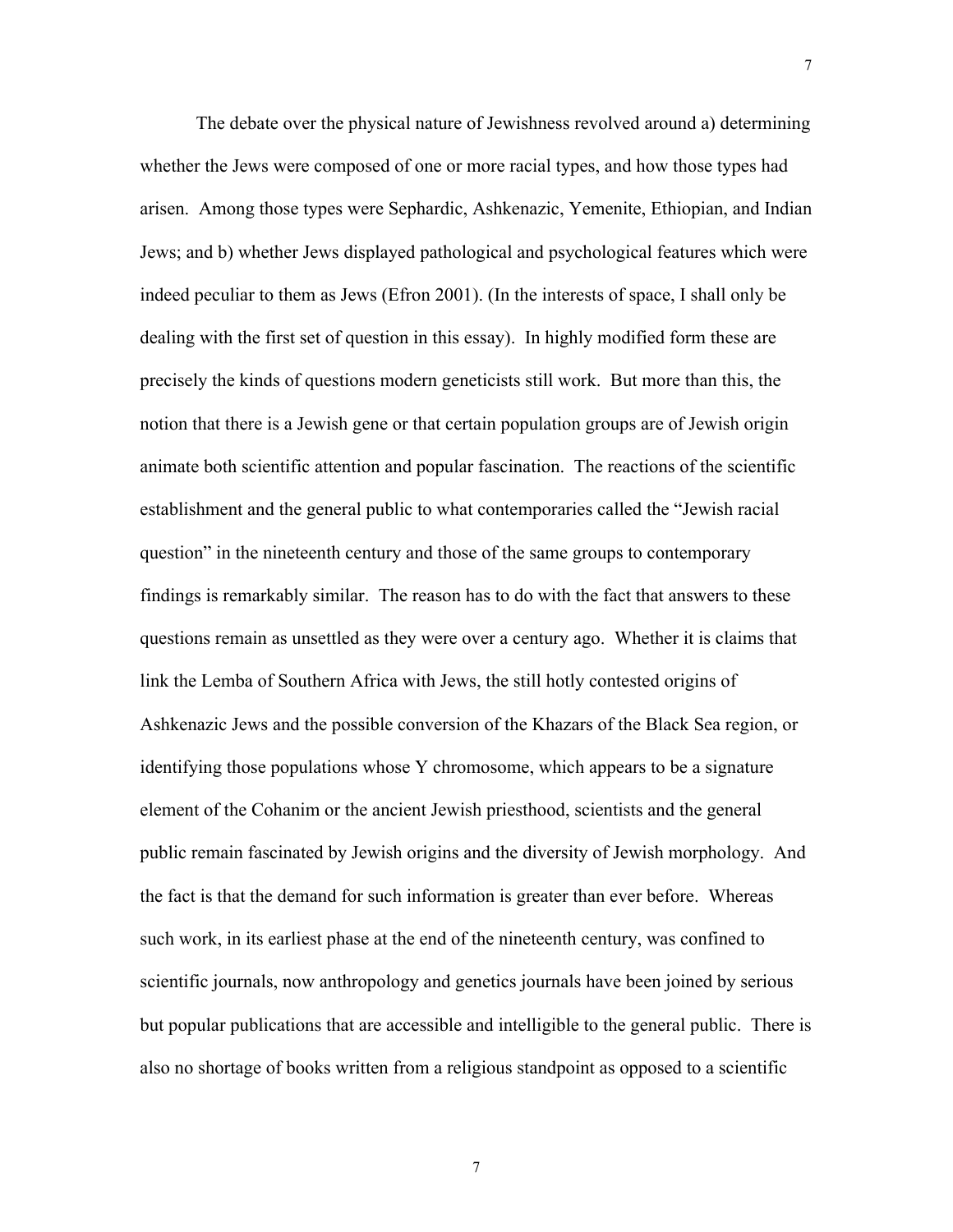one, which seek to trace the lineage of the Jews. There are websites dedicated to these questions and even television documentaries such as the NOVA special on the "Ten Lost Tribes," are supplemented by the regular appearance of new books on this subject (Shtull-Trauring 1996; Parfitt 2000; Gonen 2002; Halkin 2002; Brook 2003; Asa-El 2004; Hansen 2009; Ben-Dor Benite 2009). To give but one example of the latter, a book that first appeared in 1892 on the Ten Lost Tribes, which claimed that they ended up in the British Isles was recently re-published in 2012. Very few books that are not categorized as "classics" enjoy that kind of longevity but it is testament to the popularity and importance of this subject (Howlett 2012). Geneticists working on this and allied subjects would do well to at least be aware of the long-lived interest in and cultural significance of the work that they do, be aware of its history and its cultural meaning.

## **Jewish Racial Characteristics**

The question of Jewish racial origins and especially the proposition of Jewish racial purity (a central issue in the nineteenth century) was the most hotly debated issue among race scientists who studied the Jews. As a demographically small population that scrupulously practiced endogamous marriage, it was widely assumed that Jews bore no physical features, drawn from foreign admixture. However, the main question for anthropology was, if Jews had never mixed with other peoples, how could one account for the fact that not all Jews looked alike? If Jews were racially Semites (a deeply problematic designation because it was a linguistic and not an anthropological category), and had remained pure, and Semites were said to be dark haired, dark complexioned peoples with a certain head shape, how had there arisen blue-eyed, blond Jews, red-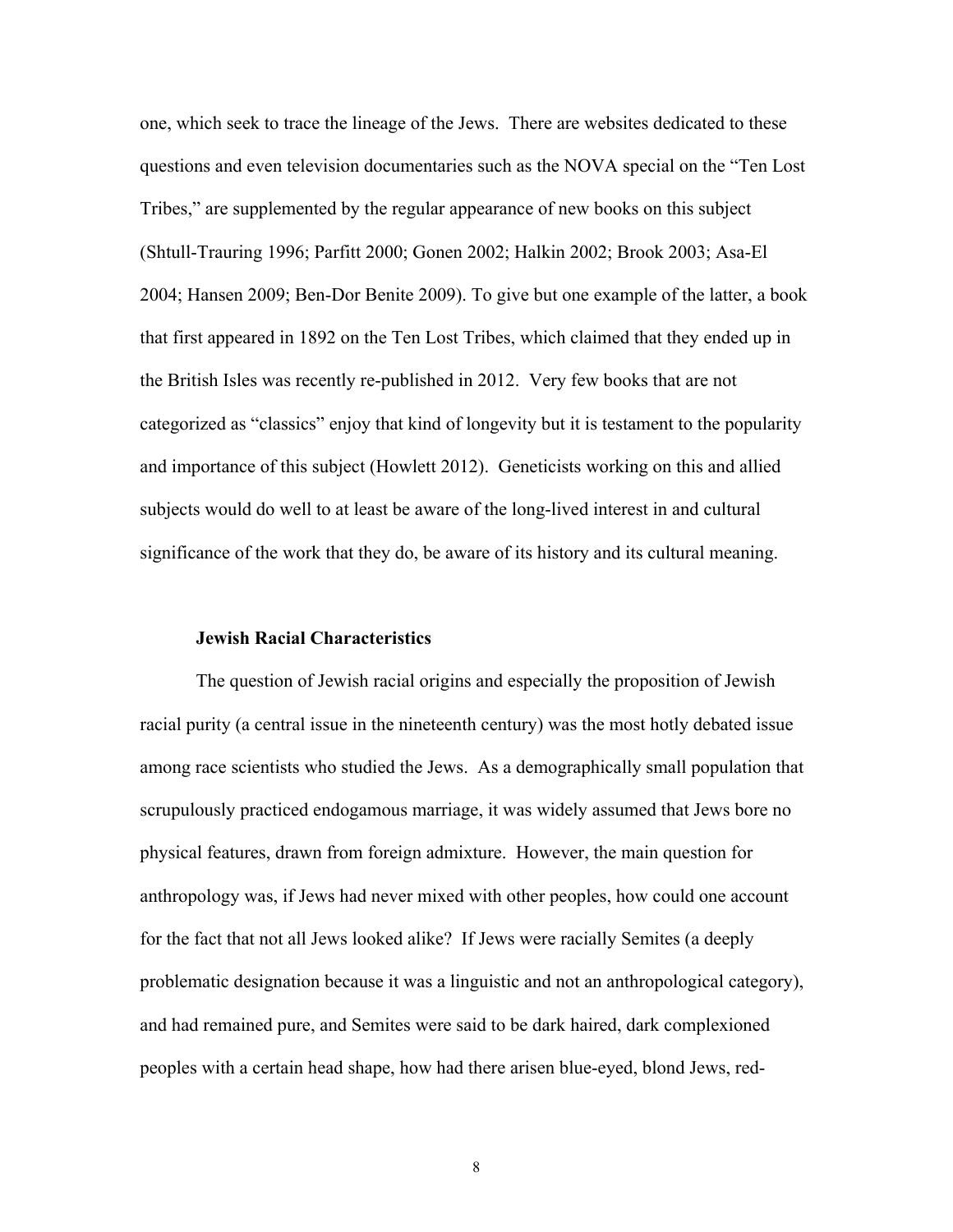headed Jews, and virtually all manner of combinations? (Auerbach 1907b) Were these physical variations the product of environmental adaptation, or were the premises of Jewish anthropology incorrect, and had Jews actually mixed with others? If so, at what point in their long history did Jews mix with non-Jews to produce racial divergencies from the Semitic norm? To answer these questions history became the handmaiden of physical anthropology and such studies, which were published in the most prestigious scientific journals of the day, were a blend of speculative history and statistical analysis (Hart 2011).

These were not merely the questions of science. They were also questions of politics. If the Jews had mixed with non-Jews, the questions were – When and Where? Had racial mixture occurred in ancient Palestine, meaning the Jews were never a pure race, even in the time of political independence, or had race-crossing taken place during their long period in Exile? (Alsberg 1891). And if mixing had taken place, which Jews had mixed with non Jews. All Jewish communities or just some? The political ramifications of such questions, at a time when all Europeans were obsessed with race, racial purity, and national origins were extremely important (Poliakov 1977). This was also not just a matter of non-Jewish anthropologists addressing these questions but we see the emergence in the nineteenth century of Jewish anthropologists, who set about writing a biological history of the Jewish people to solve these and other problems.

The methodological basis of race science was statistical analysis and descriptions of Jewish physicality were likewise based on large scale statistical surveys and anthropometrics, the measurement of bodily parts. Of all the parts of the body that were subjected to anthropometric measurement, the skull was by far the most important (Gould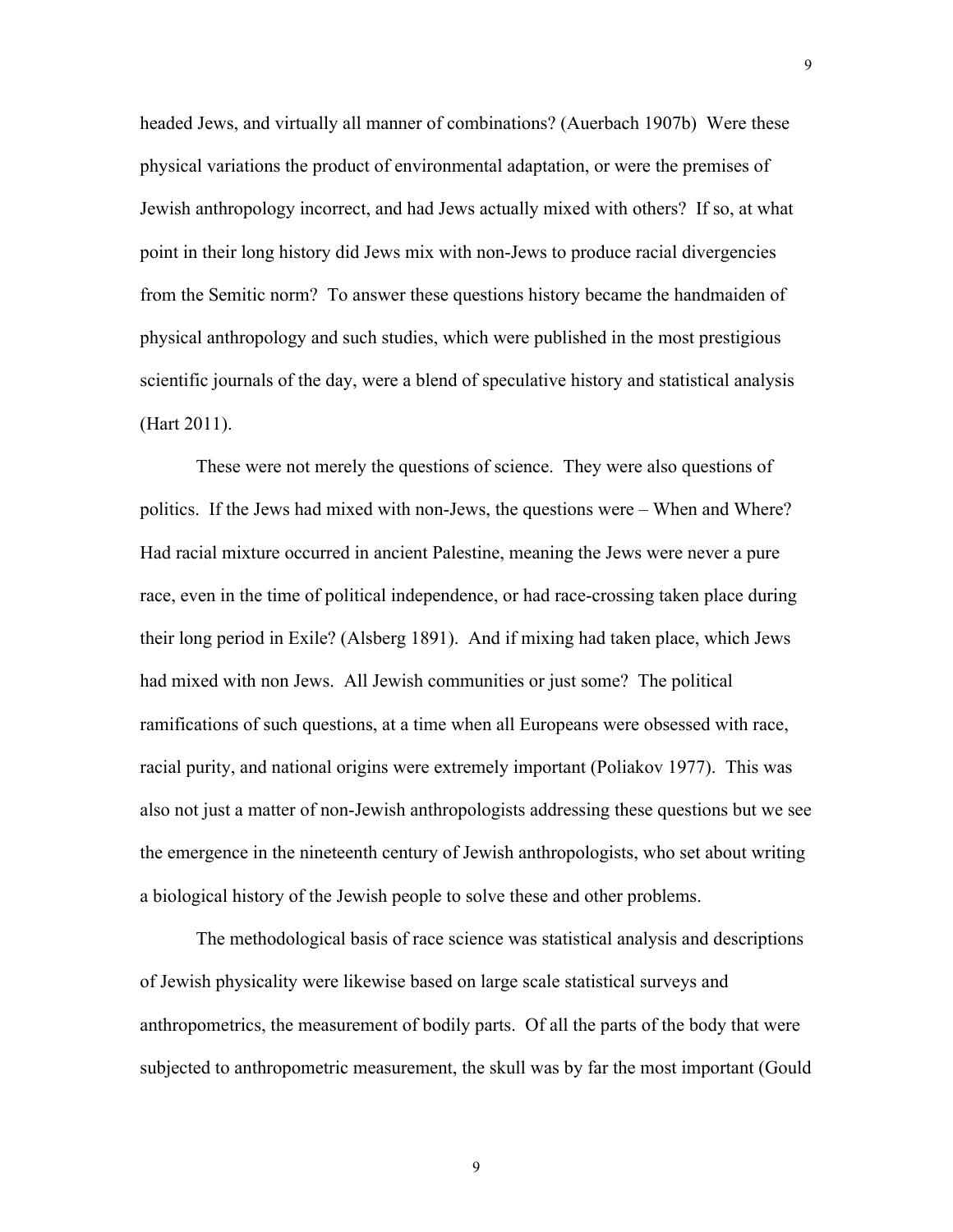1996). The primary reason for this was that contemporary anthropological theory postulated that the skull was the most stable racial characteristic, retaining its size and shape, impervious to the influences of environmental change or social and sexual selection. Thus, changed head form was thought to only occur with racial miscegenation. To give but one example of this thorny problem as it pertained to Jews, in England, an Australian Jew named Joseph Jacobs was one of the pre-eminent researchers into Jewish racial characteristics. (Efron 1994) In a presentation he made to the Royal Anthropological Institute of Great Britain in 1885 Jacobs addressed the crucial subject of skull shape, reporting that based upon 120,000 craniometric measurements of Jews, they were predominantly brachycephalic (round-headed) (Jacobs 1891).

Jacobs's characterization of Jewish skull shape was widely supported by other craniometrists. Nevertheless, for those like Jacobs who subscribed to a theory of Jewish racial purity, the present-day brachycephalism of the Jews required explanation. For if modern Jews were directly descended from the ancient Hebrews, and they were Semites, why then did modern Jews not display the same dolicocephalic (long-headed) characteristics as other modern day Semites, such as Arabs or Sephardic Jews? The puzzle was to explain how changed head-form, without racial admixture, had taken place. There were two possible answers: perhaps modern Jews were not purely Semitic and had intermarried on a large scale, or perhaps the ancient Hebrews were themselves brachycephalic. The distinguished German anthropologist Felix von Luschan maintained that the brachycephalism seen in modern Jews was the result of large-scale intermarriage between ancient dolicocephalic Hebrews and brachycephalic Hittites (Von Luschan 1892).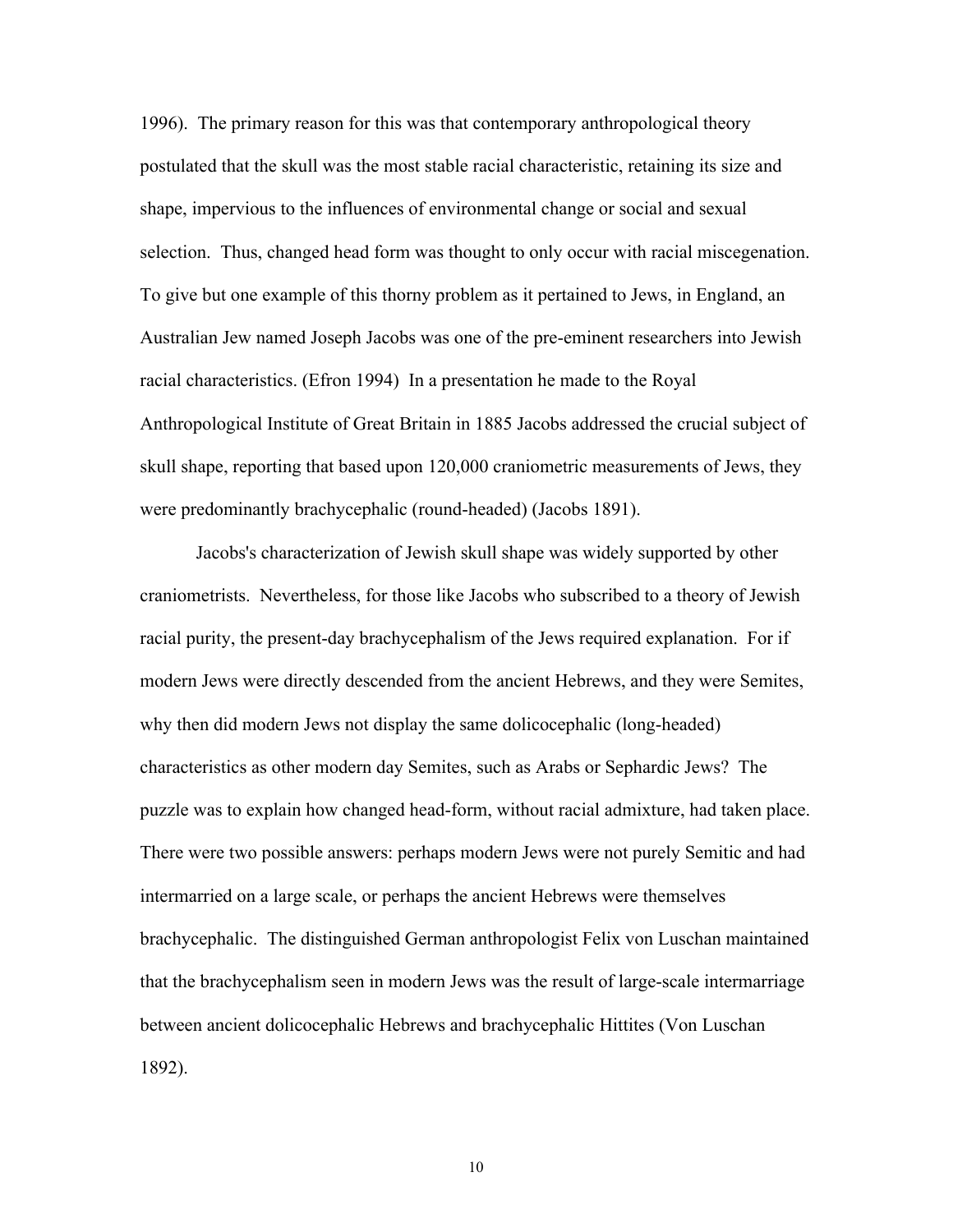Jacobs dismissed the theory of head-form stability, maintaining that

environmental and social forces could effect cranial divergence from an original type. Sensing that the debate was of broader significance to science, Jacobs made a claim for the universal instructiveness and applicability of Jewish anthropology:

But the point in the discussion seems to me to raise a problem of exceeding interest within the anthropological sphere itself. Professor Ripley [a professor at MIT and Columbia and author of one of the most widely cited race science texts of the nineteenth century] assumes that round heads beget round heads, and long heads descend from long heads for all time unchanged. That appears to carry with it the assumption that no amount of brain activity can increase the mass of the brain, that skull capacity has no relation to mental capacity, and that alone among the organs of the body the brain and skull are incapable of growth, change, or development. The crux of Jewish anthropology raises this problem, as I shall proceed to show, and, if I have interpreted history aright, offers valuable material toward its solution (Jacobs 1899; Ripley 1899).

Jacobs argued that "in races where progress depends upon brain rather than

muscle the brain-box broadens out as a natural consequence." Jacobs explained himself

in purely Lamarckian terms, noting that:

[t]he application of all this to the case of the Jews seems obvious. If they had been forced by persecution to become mainly blacksmiths, one would not have been surprised to find their biceps larger than those of other folk; and similarly, as they have been forced to live by the exercise of their brains, one should not be surprised to find the cubic capacity of their skulls larger than that of their neighbours."

Here we have a case where biology and historical explanation come together to

form an anthropological argument that supports the notion of Jewish racial purity from a

liberal perspective in that it rejects notions of the permanency of racial characteristics and

gives primacy to environmental determinism.

## **The Sephardic-Ashkenazic Split**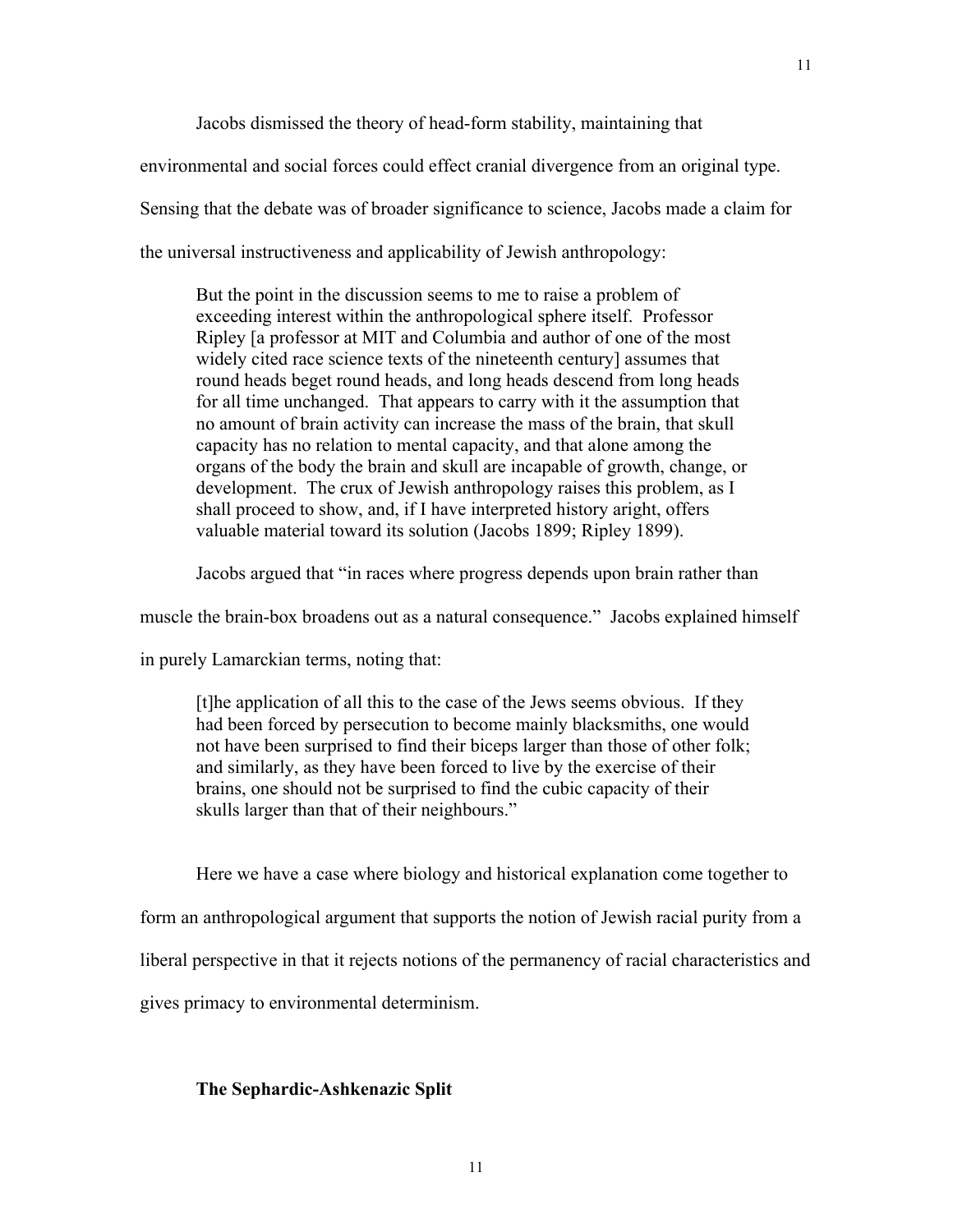Let us now examine at some length the work of William Z. Ripley (1867-1941), to whom Jacobs refers. He was a leading student of race in the nineteenth century and author of *The Races of Europe*, one of the most important and influential works of its kind. In looking at Ripley on Jews we will see a contrary view to the one expressed by Jacobs. Ripley rejects the notion of Jewish racial purity and yet nevertheless argues for the distinctiveness of Jewish physical traits.

At the center of Ripley's argument lies the discourse on Sephardic and Ashkenazic Jews. The anthropological importance of these two groups lay in the fact that their diverse morphological presentation constituted one of the great conundrums and challenges for race science. But an examination of the split also promised to unlock the mystery of the origins of the Jewish people and for some Christian scientists the study of both groups even promised to shed light on Jesus's bodily form and appearance and possible racial provenance. Ripley addressed Jews at length in *The Races of Europe* and we will examine his arguments in some detail, beginning by quoting the section on the Sephardic-Ashkenazic split in full for it gives a sense of what constituted race science at the turn of the twentieth century:

Tradition has long divided the Jewish people into two distinct branches: the Sephardim or southern, and the Ashkenazim, or north European. Mediaeval legend among the Jews themselves traced the descent of the first from the tribe of Judah; the second, from that of Benjamin…. Early observers all describe these two branches of the Jews as very different in appearance. [Carl] Vogt in his *Lectures on Man* [1864] assumes the Polish type to be descended from Hindu sources, while the Spanish alone he held to be truly Semitic. Weisbach gives us the best description of the Sephardim Jew [sic] as to-day found at Constantinople. He is slender in habit, he says; almost without exception the head is "exquisitely" elongated and narrow, the face a long oval; the nose hooked and prominent, but thin and finely chiselled; hair and eyes generally dark, sometimes, however, tending to a reddish blond. This rufous tendency in the Oriental Jew is emphasized by many observers. Dr. Beddoe found red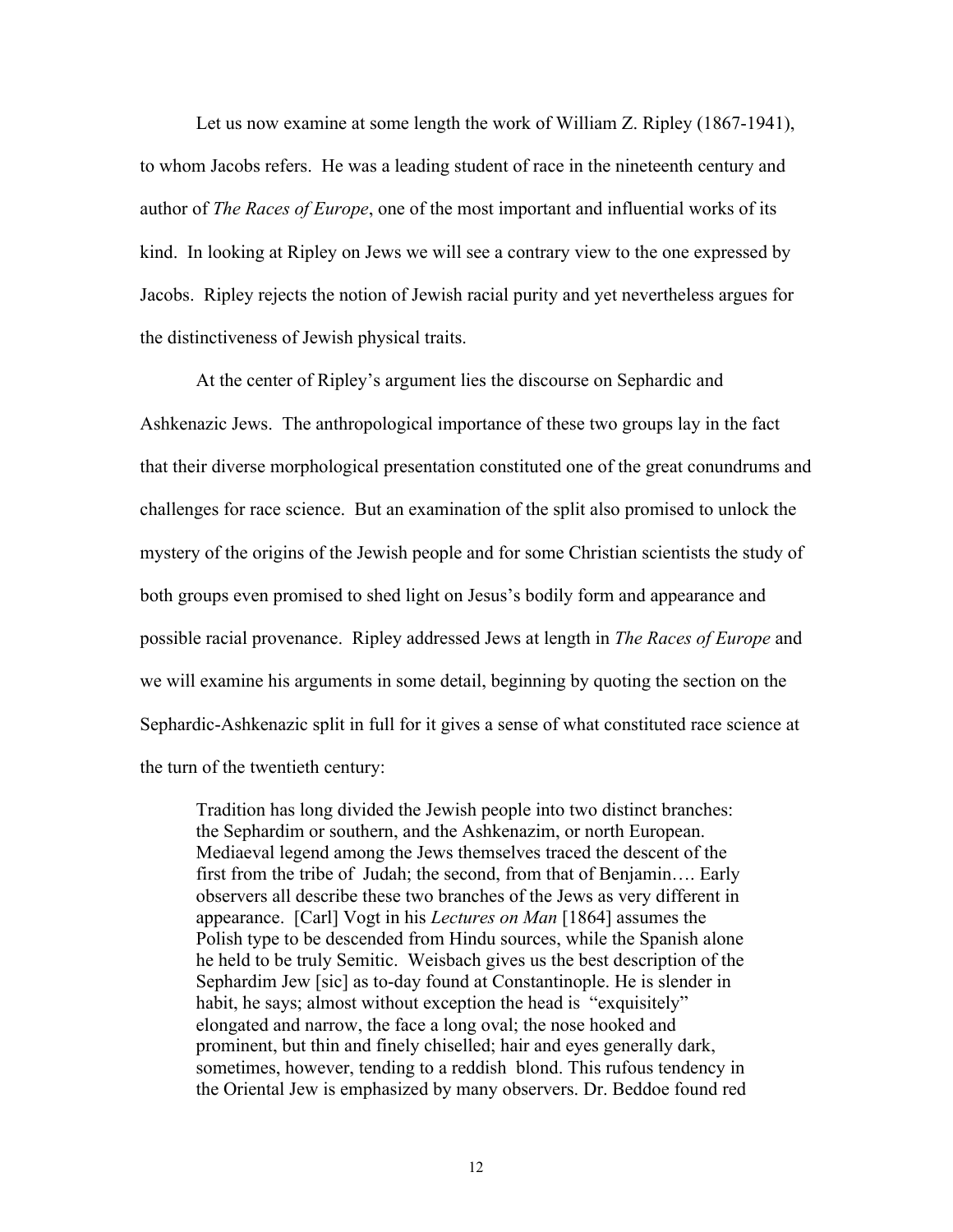hair as frequent in the Orient as in Saxon England, although later results do not fully bear it out. This description of a reddish Oriental type corresponds certainly to the early representations of the Saviour; it is the type, in features perhaps rather than hair, painted by Rembrandt—the Sephardim in Amsterdam being familiar to him, and appealing to the artist in preference to the Ashkenazim [sic] type. This latter is said to be characterized by heavier features in every way. The mouth, it is alleged, is more apt to be large, the nose thickish at the end, less often clearly Jewish perhaps. The lips are full and sensual, offering an especial contrast to the thin lips of the Sephardim. The complexion is swarthy oftentimes, the hair and eyes very constantly dark, without the rufous tendency which appears in the other branch. The face is at the same time fuller, the breadth corresponding to a relatively short and round head. Does this contrast of the traditional Sephardim and Ashkenazim facial types correspond to the anthropometric criteria by means of which we have analyzed the various populations of Europe? And, first of all, is there the difference of head form between the two which our descriptions imply? And, if so, which represents the primitive Semitic type of Palestine? The question is a crucial one. It involves the whole matter of the original physical derivation of the people, and the rival claims to purity of descent of the two branches of the nation. (Ripley 1899).

Ripley then went on to demonstrate, on the basis of copious craniometric data, that Sephardim and Ashkenazim were more alike in head shape than science had previously considered, and concluded that "the Jews wherever found in Europe betray a remarkable similarity in head form, the crania being considerably broader than among the peoples of Teutonic descent….. More important still, they seem to be generally very closely akin in head form to the people among whom they reside" (Ripley 1899). The consequences of this assessment were of great significance. For Ripley, the modern day Arab had remained true to the original Semitic type, that is long-headed, and Jews had deviated widely from that. This could only mean two things as far as Ripley was concerned: "either the great body of the Jews in Europe to-day certainly all the Ashkenazim, who form upward of ninety per cent of the nation, and quite probably the Sephardim also, except possibly those in Africa have departed widely from the parental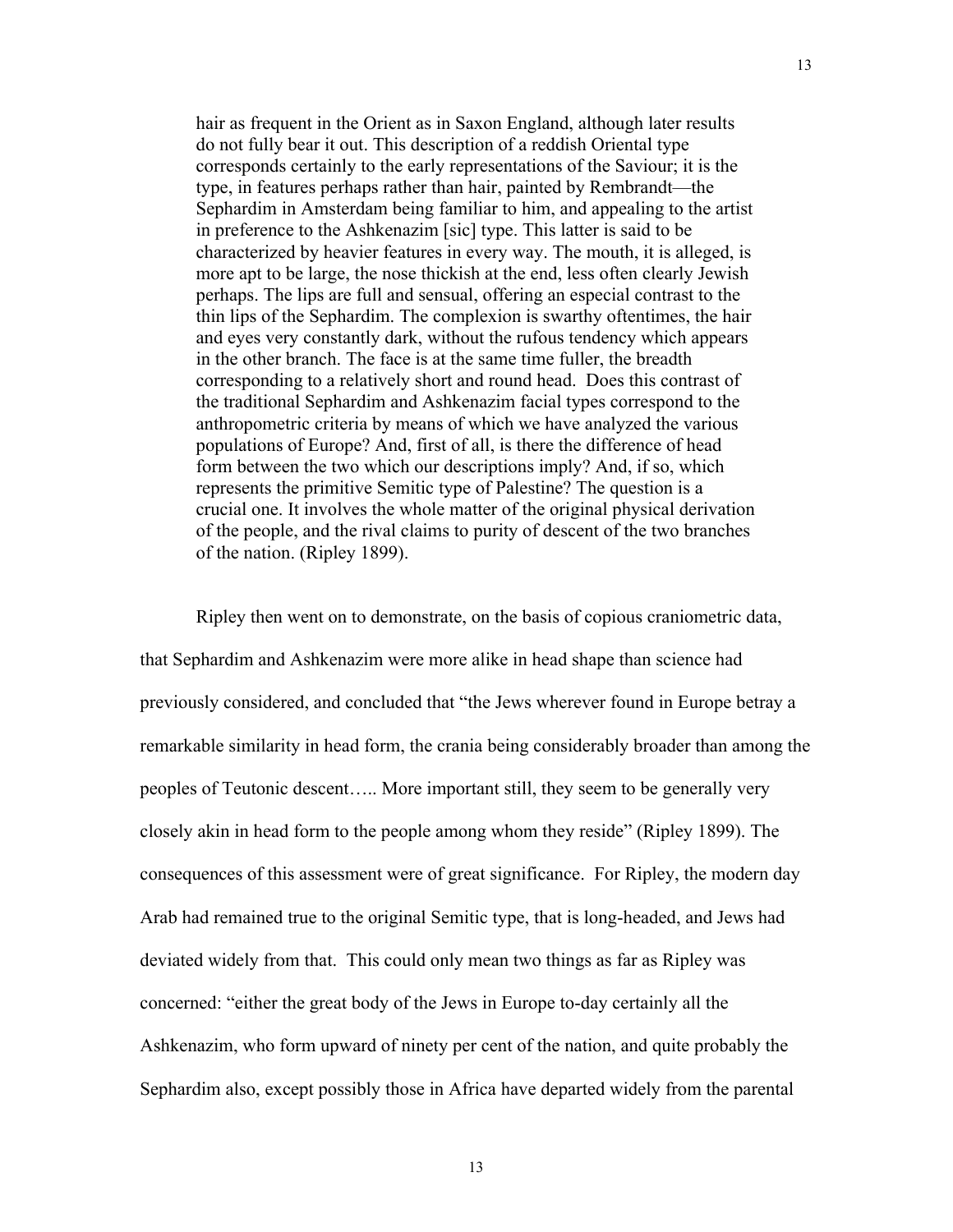type in Palestine; or else the original Semitic type was broad-headed, and by inference distinctly Asiatic in derivation; in which case it is the modern Arab which has deviated from its original pattern." Ripley opted for the first option, believing that Jews had deviated from the original Semitic head shape and thus, "the boasted purity of descent of the Jews is, then, a myth" (Ripley 1899)

So the Jews, whether Ashkenazim or Sephardim, bore cranial indexes that were similar to those of their neighbors. Ripley posited that large-scale conversions of pagans to Judaism in the first centuries after Jesus and illicit marriages in the Middle Ages explained the admixture of non-Semitic physical traits to the Jewish population. And yet Ripley firmly believed in the distinctiveness and easy identifiablity of the Jews and pointed to four features that he thought made the Jews what they were in physical terms. Along with head shape, which he held to be most important criterion of racial analysis, Ripley also focused hair color, shape of nose, appearance of the eyes, and shape of the lips.

Ripley's four categories were essentially found on the head and about the face. He began at the top, with hair color, and noted that "science corroborates the popular impression that the modern Jews are distinctively of a brunet type. This constitutes one of the principal traits by which they may be almost invariably identified" (Ripley 1899). The nose constituted the second most important facial feature associated with Jews and Ripley, reporting on the research of other scientists, addressed the common perception that there was a peculiarly Jewish "humped or hook" nose but concluded that statistics of nasal indexes did not bear this out. Undeterred that the numbers did not confirm popular opinion Ripley found a way out and a means by which to assert Jewish nasal and thus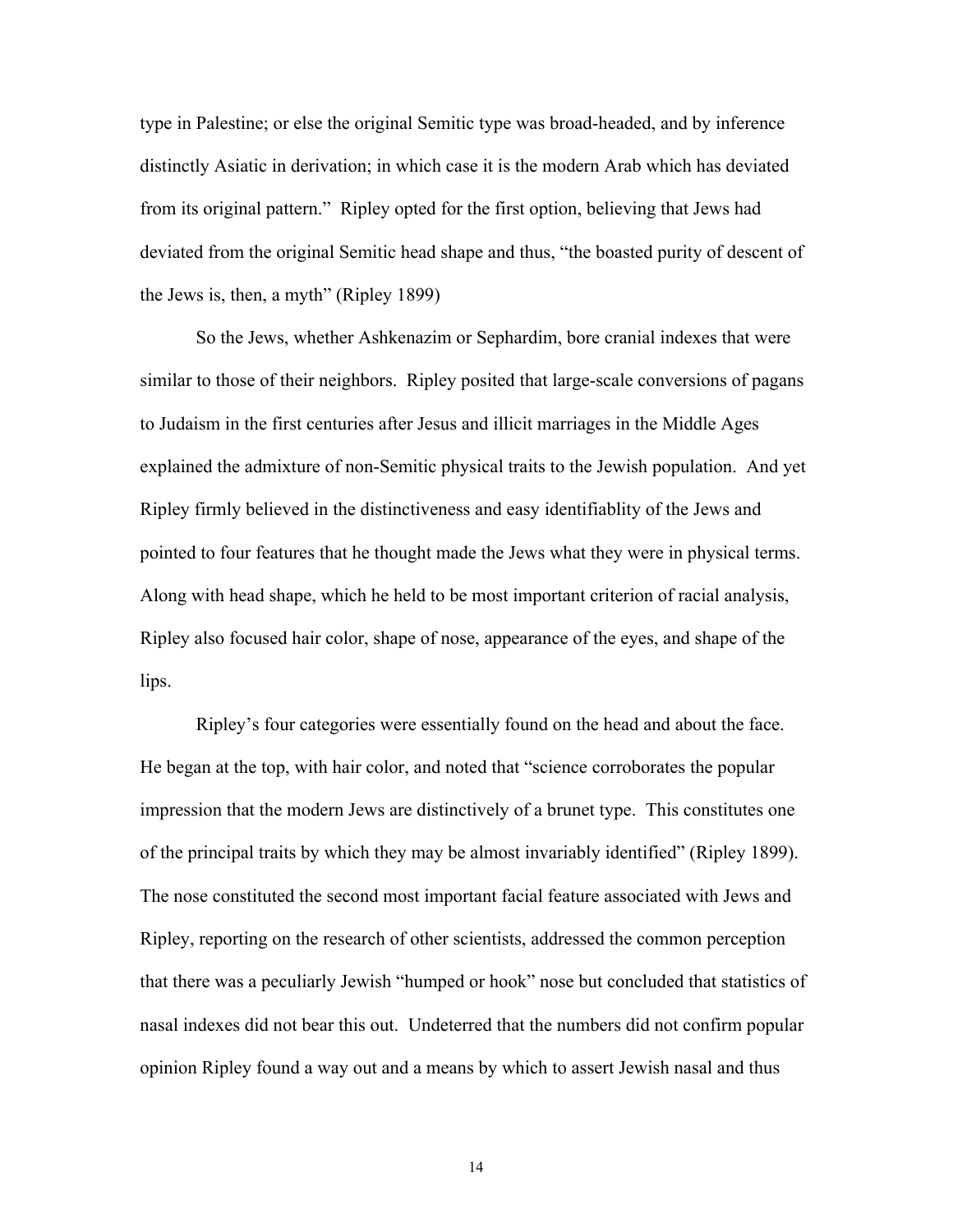physical distinctiveness. "Visual impressions," he wrote, "will also confirm our deduction. The Jewish nose is not so often truly convex [hooked] in profile. Nevertheless, it must be confessed that it gives a hooked impression. This seems to be due to a peculiar 'tucking up of the wings,' as Dr. Beddoe expresses it. [Jacobs refered to it as 'nostrility'] (Jacobs 1891). Herein lies the real distinctive quality about it, rather than in any convexity of outline. In fact, it often renders a nose concave in profile, immediately recognisable as Jewish" (Ripley 1891) It was Ripley's visual impression that that even if not actually hooked, the nose seemed to look hooked, and thus it was distinctively Jewish. When Ripley could not confirm the popular prejudices to which he was heir by appeal to scientific measurements, those prejudices still prevailed in his analysis, seemingly buttressed by vague impressions and aesthetic judgements.

15

Physical anthropologists were notorious splitters and disagreed incessantly. So, for, example, the famous German geographer, Richard Andree, author of a widely cited race science text on the Jews, refused to lump Ashkenazim and Sephardim together. He distinguished the latter who "almost without exception are beautiful, slender, albeit narrow-shouldered, with exquisite, narrow heads," their "finely chiseled noses make it easy to identify the noble Spanish Jews" (Andree 1881).

For race scientists no less than poets the eyes were believed to be a window onto the soul and much could be read into the ocularity of the Jews. For Ripley, their "lids are rather full, the eyes large, dark, and brilliant. A general impression of heaviness is apt to be given. In favourable cases this imparts a dreamy, melancholy, or thoughtful expression to the countenance; in others it degenerates into a blinking, drowsy type; or, again, with eyes half closed, it may suggest suppressed cunning." Finally arriving at the bottom of the face Ripley observed, "quite persistent also is a fulness of the lips, often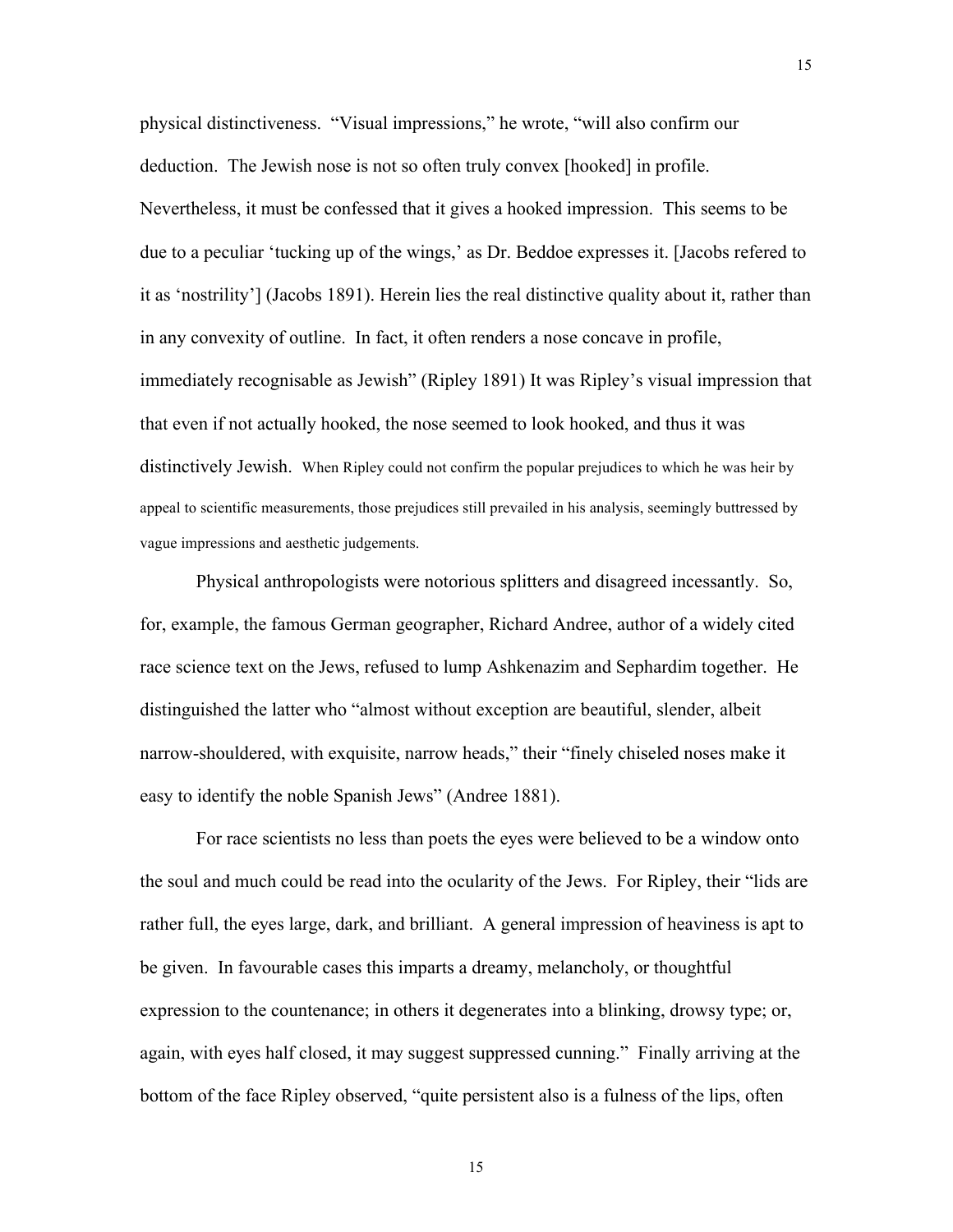amounting in the lower one almost to a pout. The chin in many cases is certainly rather pointed and receding" (Ripley 1899)

Ripley's heavily numerical descriptions of Jews, replete with biometric maps, charts, tables, and graphs appeared very different from the more purely descriptive physical anthropology texts of the eighteenth century. But at the end of the day, the position of Ripley, a Boston Brahmin, and racist, was really no different from that of Blumenbach, the enlightened liberal. For both men "the nation of the Jews…can be distinguished at the first glance even by those little skilled in physiognomy."

Where Ripley elided Sephardim and Ashkenazim the split between the two groups was far more definitve and meaningful for Jewish race scientists. What we see among them is a process of Sephardic idealization that crossed the line into a myth about Sephardic superiority. In brief, in the nineteenth century, German Jewry in particular but among other Jewish communities as well, there was a veritable cult of the Sephardic Jews, whose culture, social status, and overall achievements, made them appear as an ideal Jewish community and German Jewry saw the medieval Jews of Spain (Sepharad in Hebrew and hence the term Sephardim) as an excellent model for their own project of acculturation. Especially appealing was the fact that the success the Jews of the Iberian Penisula enjoyed did not come at the cost of their Judaism. Under Islam, it was said, the Jews were able to combine a level deep acculturation with a staunch adherence to Judaism. The lionization of the Sephardic Jews was, ironically, a myth largely of Ashkenazic making, including Ashkenazic scientists, for whom the Sephardim represented the superior Jewish racial type. The Ashkenazic myth of Sephardic supremacy was the product of fin-de-siècle anxieties about the aesthetics of Jewish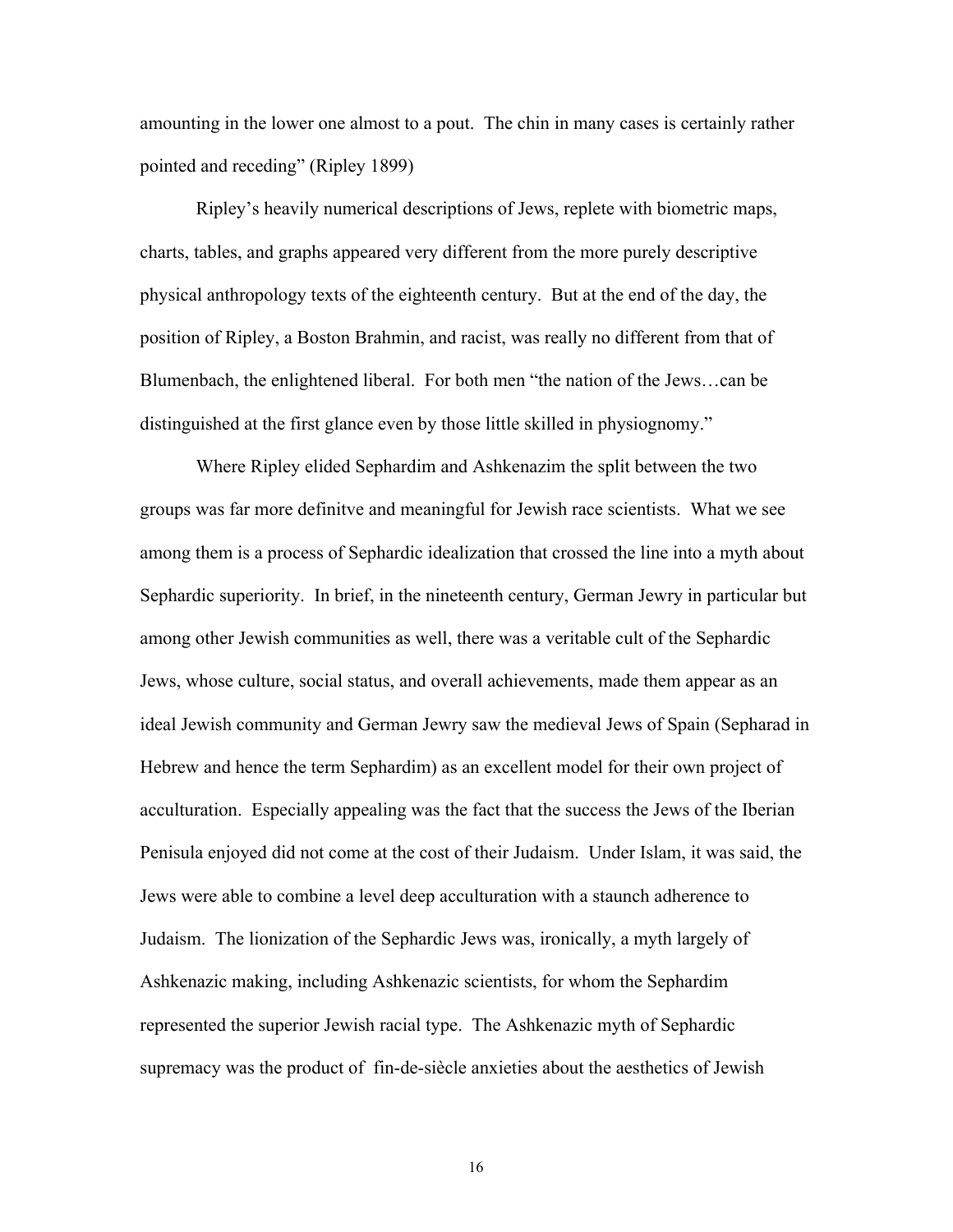manhood, anxieties generated by a cultural universe informed by competing nationalisms, racial tensions and intense antisemitism (Efron forthcoming).

17

The rise of the antisemtic movement at the end of the nineteenth century saw the development of an elaborate liturgy of Jew hatred that charged the Jews as being aggressive conspirators, whether sexual predators, rapacious capitalists, or Bolshevik revolutionaries. At the same time, another image of the Jewish male emerged at the end of the nineteenth century, one that was in many ways the exact opposite of the Jew as threatening menace. In this version he was effete, delicate, unmanly, lacking in valor and decidedly unathletic—the very opposite of the era's obession with virility and masculinity. With the rise of mass culture these images of the weak Jewish male were spread far and wide. (Mosse 1996).

The cumulative impact of all this was an unending assault on the Jewish body, a body that was almost always Ashkenazic. By contrast, the Sephardic Jew was largely left unscathed, as he was held up as Jewish countertype. For Ashkenazim the Sephardim served as examples of beautiful, noble, and healthy Jews. Indeed, when the glowing anthropological descriptions of Sephardic Jews are compared to those of Ashkenazim, it can be seen that the Sephardi served as the equivalent of the Jewish 'Aryan,' a glorious figure, characterized by his nobility, breeding, poise, and creativity.

To provide just two examples of Ashkenazic descriptions of Sephardim that were dedicated to drawing a sharp distinction between the two groups and that entailed heavy doses of Ashkenazic self-abnegation we begin with an address to the Royal Anthropological Institute in 1885, by the distinguished Oxford scholar Adolf Neubauer (1831-1907). In the typical language of contemporary race science, Neubauer declared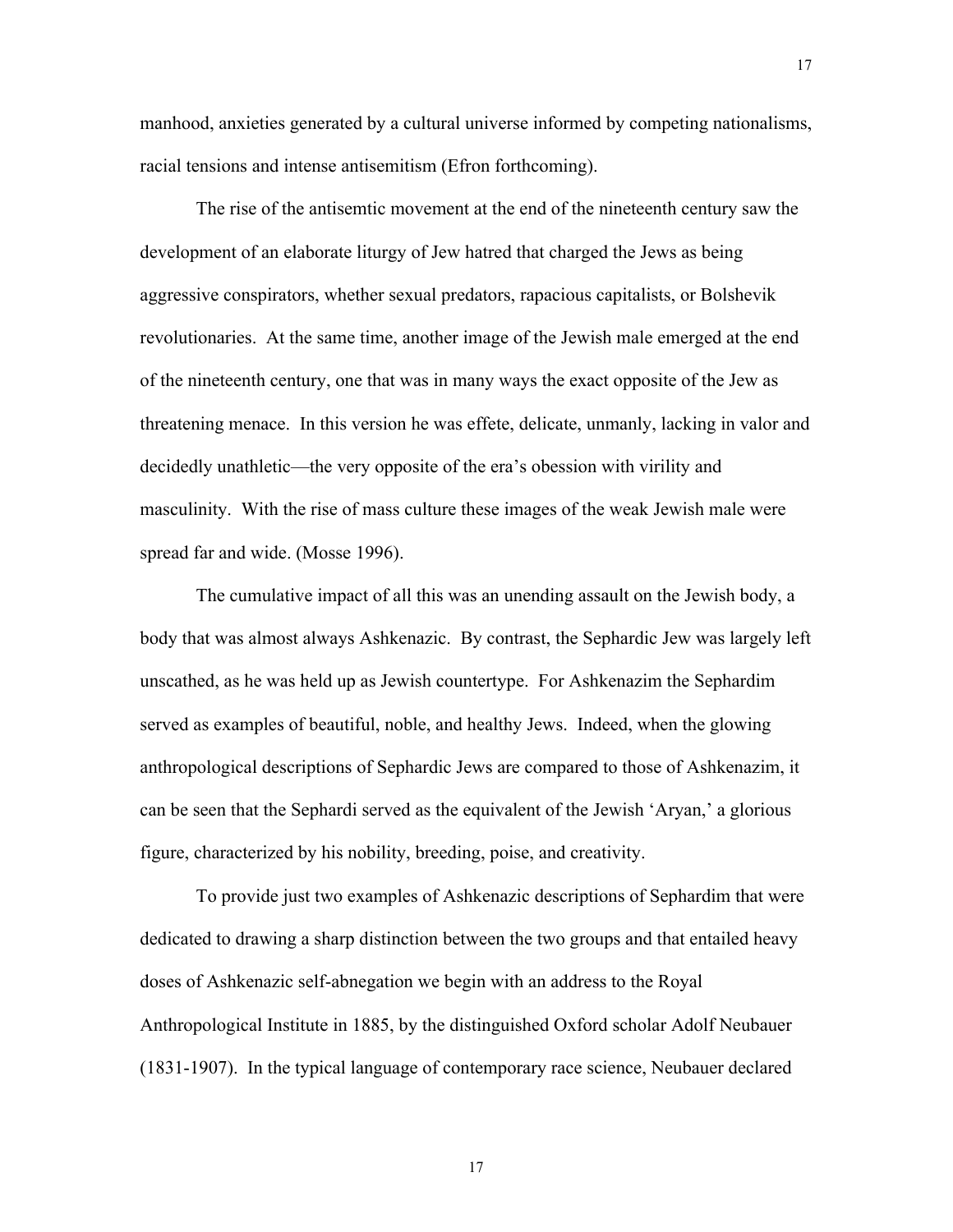that there were "1st, those with a well-developed nose, black and striking eyes, and fine extremities -- in one word, the noble race of the Sephardim, or the Spanish-Portuguese Jews; 2nd, those who have a thickish nose, large mouth, and curled hair, features which are represented amongst the Ashkenazim, or the German-Polish Jews" (Neubauer 1885)

One of the cornerstones of race science in the pre-genetic era was its elevation of subjective notions of beauty and ugliness to legitimate scientific categories of classification. According to Maurice Fishberg, a prominent New York City physician and anthropological consultant to the Bureau of Immigration:

[The Sephardim] have generally black or brown hair, occasionally red and rarely blonde; large black or brown eyes, seldom grey, and rarely blue. In addition to their dark complexion, they are short of stature and either dolichocephalic or mesocephalic. The face is oval, the forehead receding, the eyes almond-shaped with the outer extremity very pointed, while the dark eyebrows are very bushy at the inner end, where they tend to unite over the root of the nose. The traditional Semitic beauty, which in women often assumes an exquisite nobility, is generally found among these Jews, and when encountered among Jews in Eastern or Central Europe is always of this type. Indeed, it is hard to imagine a beautiful Jewess, who looks like a Jewess, presenting any other physical type. (Fishberg 1911)

While the descriptions cited above no longer have a place in scientific or humanities discourse studies on Sephardim and Ashkenazim remain an area of significant interest in the field of Jewish genetics. If we simply look at the abstract of a well-known study on Sephardi and Mizrahi Jews conducted by Doron Behar and others, when the genetic references are taken away some of the terms and ideas we have encountered thus far (and I have highlighted them below) still appear. This is not to say that nothing has changed. It certainly has. However it is noteworthy that some of the fundamental questions first asked a century ago are still being posed and the use of Jewish history to help lay out the scientific propositions being tested still obtains. The article in question,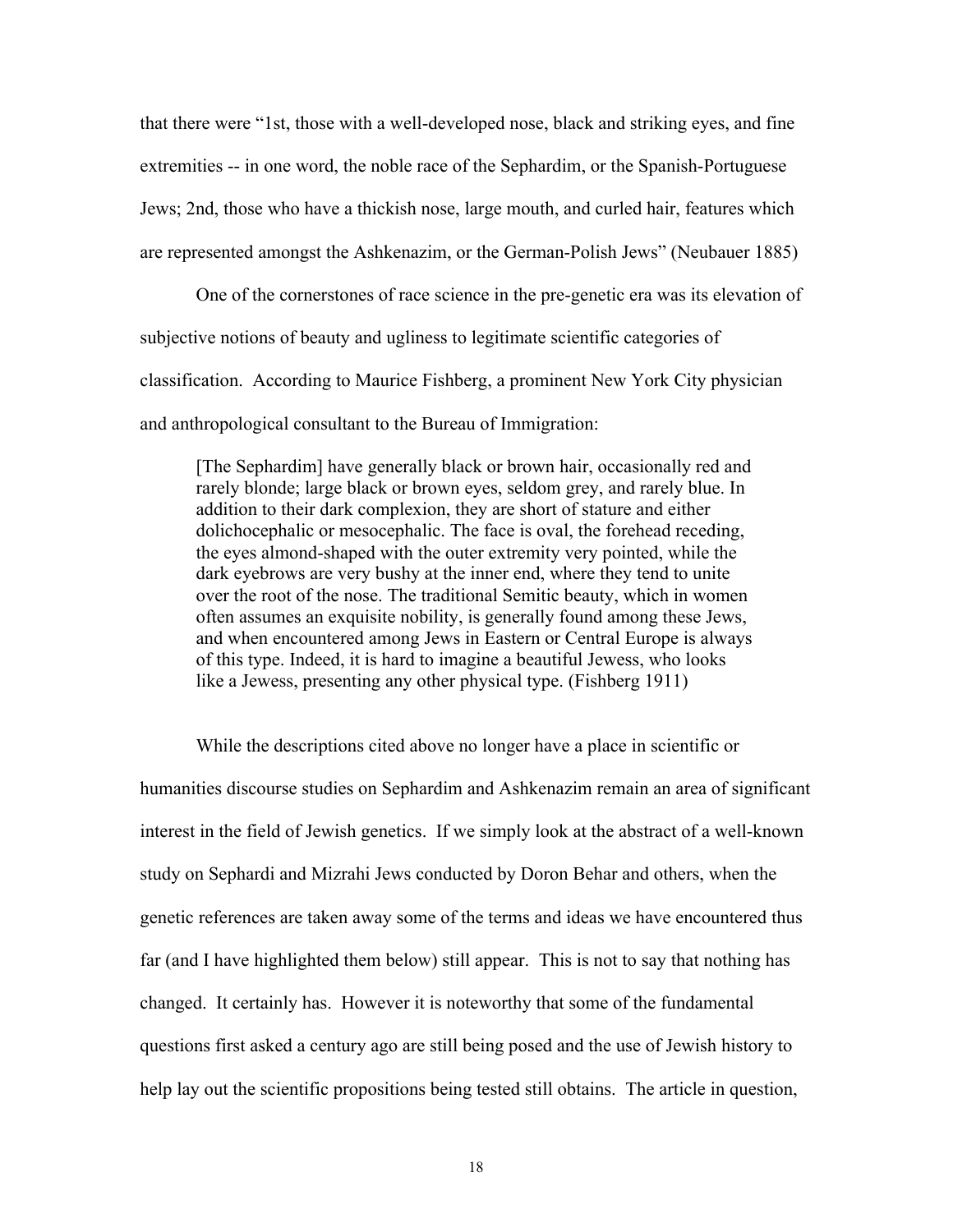begins thus:

**The history of the Jewish Diaspora dates back to the Assyrian and Babylonian conquests in the Levant, followed by complex demographic and migratory trajectories over the ensuing millennia which pose a serious challenge to unraveling population genetic patterns.** Here we ask whether phylogenetic analysis, based on highly resolved mitochondrial DNA (mtDNA) phylogenies can discern among maternal ancestries of the Diaspora. Accordingly, 1,142 samples from 14 different non-Ashkenazi Jewish communities were analyzed. A list of complete mtDNA sequences was established for all variants present at high frequency in the communities studied, along with high-resolution genotyping of all samples. Unlike the previously reported pattern observed among Ashkenazi Jews, **the numerically major portion of the non-Ashkenazi Jews, currently estimated at 5 million people and comprised of the Moroccan, Iraqi, Iranian and Iberian Exile Jewish communities showed no evidence for a narrow founder effect**, which did however characterize the smaller and more remote Belmonte, Indian and the two Caucasus communities. **The Indian and Ethiopian Jewish sample sets suggested local female introgression**, while mtDNAs in all other communities studied belong to a well-characterized West Eurasian pool of maternal lineages. **Absence of sub-Saharan African mtDNA lineages among the North African Jewish communities suggests negligible or low level of admixture with females of the host populations** among whom the African haplogroup (Hg) L0-L3 sub-clades variants are common. **In contrast, the North African and Iberian Exile Jewish communities show influence of putative Iberian admixture** as documented by mtDNA Hg HV0 variants. These findings highlight striking differences in the demographic history of the widespread Jewish Diaspora (Behar, et. al).

The reader's report for this peer-reviewed article has suggestions for the authors but what is of interest for our purposes is this remark that opens the review: "The topic is certainly of sufficient interest to a wider audience - but, of course, also to mtDNA specialists because of the wealth of information given." I would imagine that there are very few areas of mtDNA studies, with the exception perhaps of those dealing with early hominid, that have a "wider audience" beyond the field of scientific specialists. The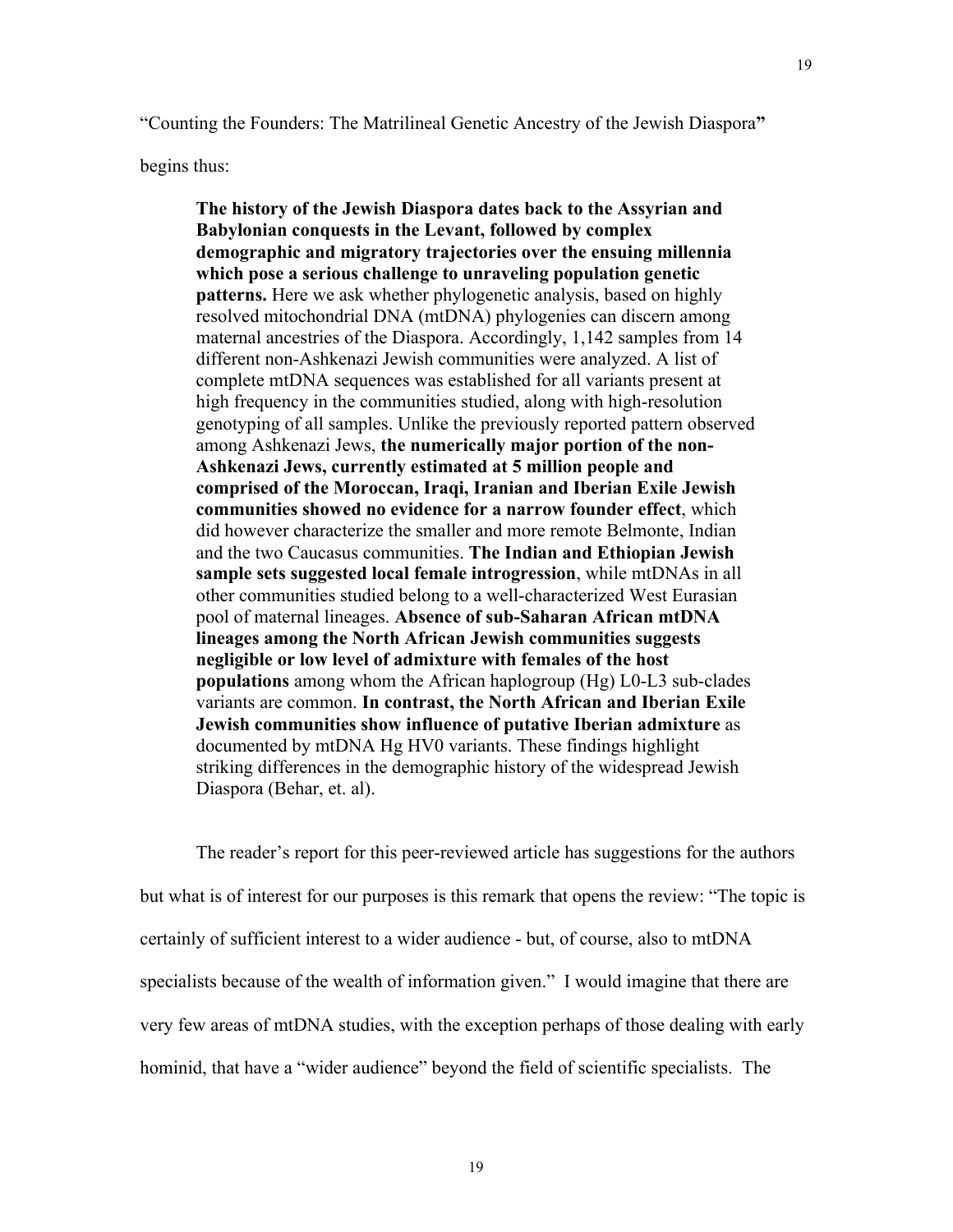genetics of the Jews or more broadly put, the origins of the Jewish people, is one such field. In fact, the results of these studies are even published in non-scientific journals and websites and just as was the case over one hundred years ago, Jewish newspapers the world over regularly carry stories on Jewish origins. All of this speaks to the ongoing widespread and undiminished interest in the subject (Lavender 2009).

### **The Khazar Theory**

Aside from the Sephardic-Ashkenazic split the other anthroplogical discourse that emerged in the nineteenth century and one remains at the heart of discussions about the origins of various Jewish groups concerns the Jews of Eastern Europe. Only today, genetic testing plays an important role in such discourse. But so too does politics and culture and in ways no less crude than the nineteenth century descriptions produced above.

The issue turns on where and how blond and Asiatic elements made their way into a group that was thought to have been purely Semitic in origin. At the heart of such discussions was a Jewish physician and physical anthropologist from Southern Russia, named Samuel Weissenberg (1867-1928). In 1895 he published his study "The Jews of Southern Russia," for which he was awarded a gold medal by the Moscow Society for the Natural Sciences. All this is to say the serious study of race in the pre-genetic era was not the work of lunatics or racists (although there were some). It was the domain of serious and celebrated men of science. And Weissenberg was one of them.

In this study Weissenberg wished to establish the origins of Jewish settlement in Russia. His study was based on his medico-anthropological examination of some 1350 Jews in his home town of Elizavetgrad. Weissenberg then compared his figures to those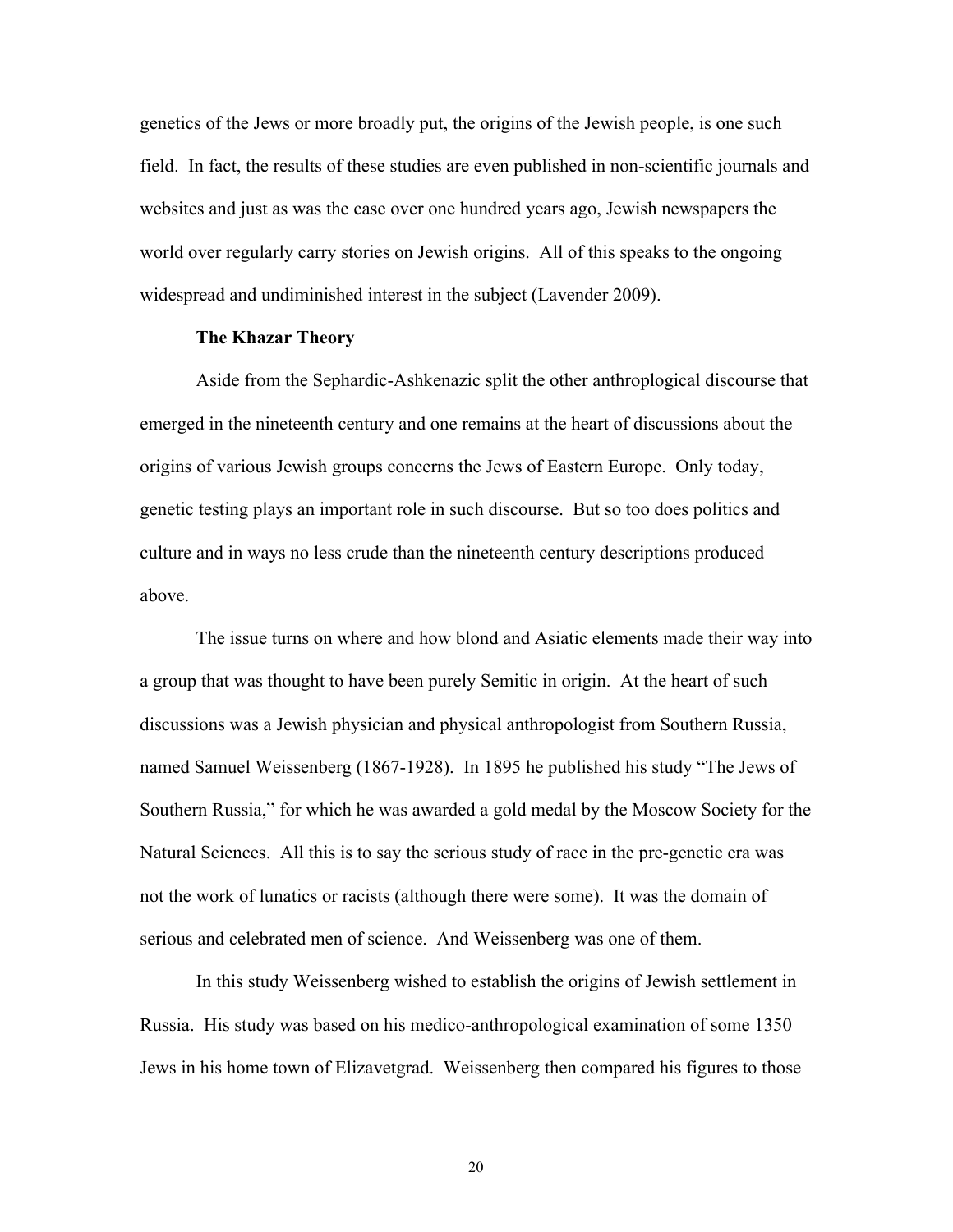derived from the same tests carried out on non-Jews by other anthropologists. This led him to reject the traditional, and still popular view, which holds that the bulk of Eastern European Jewry was formed out of those western Jews who began to migrate from Germany in an eastwardly direction in the wake of persecutions in the Middle Ages. According to Weissenberg, German Jewry had itself originally come from France, and it was inconceivable that the millions of Yiddish speaking Jews that existed in his day (approximately five million in 1897) could have originated in these tiny Franco-Jewish colonies (Jacobs 2005).

For Weissenberg, literary-historical documents provided unassailable evidence that the Jews had settled in Russia long before the eleventh century as was often claimed. Above all, it was the Khazar conversion of the eight century which proved for Weissenberg that both Jewish settlement in Eastern Europe was much older than previously thought, and that the Jews had early on achieved a position of considerable influence there. "How otherwise can one explain the conversion of the Khazars?," he asked (Weissenberg 1895: Morton 1954; Golden 2007). In arguing for the ancient rootedness and great importance of Russian Jewry, Weissenberg was making a claim that the Jews were an integral element on Russian soil. With a mature national consciousness, and exemplary tolerance, the Jewish community of the eighth century accepted and integrated thousands of Khazars into its ranks. When the Jewish Khazars were absorbed into the Kievan empire in the tenth century, the Jewish influence continued to live on after all traces of Khazar culture had vanished. The implication here is that Jewish culture in Russia predated Russian culture. (It is for this reason that Stalin banned Khazar studies).

21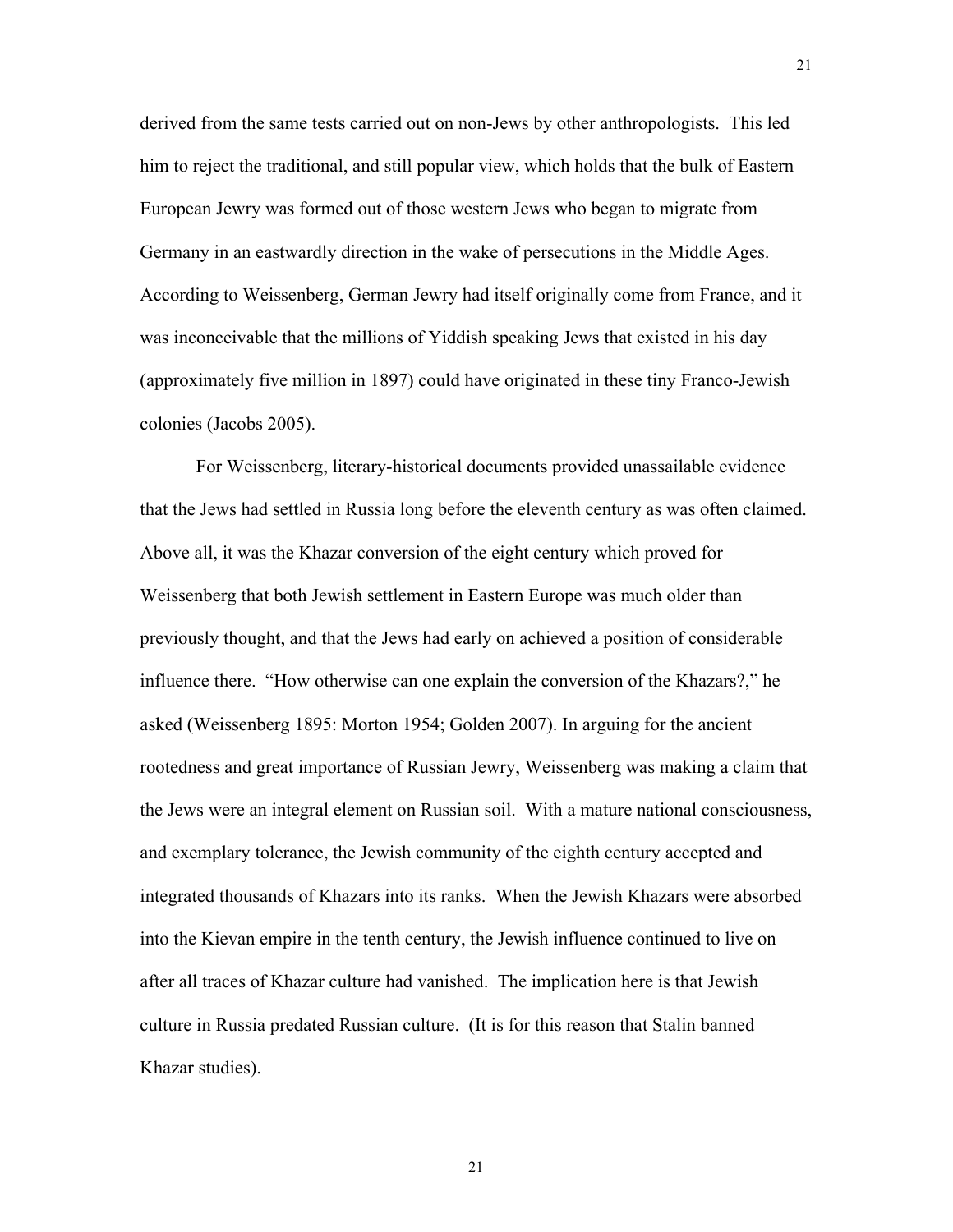That a conversion to Judaism took place among the Khazars was and still is widely accepted. What is unclear is its dimensions. Was it just the elite or did it include the masses as well? (Brook 2009). But how had the first Jews, those that converted the Khazars, come to be in Russia in the first place? There were, according to Weissenberg, two possibilities. They had either come from the south, from the thriving Greek colonies on the Black sea, or from the east, through the Caucasus. Inscriptions and monuments in Crimea attested to Jewish settlement from the Byzantine empire in the early Christian centuries. But evidence also existed that proved Jewish settlement had taken place in the Caucasus prior to the destruction of the Second Temple. According to Weissenberg, a change in the privileged conditions which they enjoyed in Armenia led some Jews to migrate prior to the beginnings of the Christian era over the Caucasus into Southern Russia. The fact of this early settlement, and Khazar conversion, was of central importance in the debates over the origins of the Jewish types. As Weissenberg noted:

Anthropology and history must go hand in hand to solve the dark question of the origin of the Russian Jews....My opinion for the causes of the changes of types to be found among Southern Russian, and East European Jews in general is to be sought in the migration of Jewry over the Caucasus and the Russian steppes. Perhaps already in antiquity, intermixture took place during the migration, and the Judaization that occurred with the surrounding peoples, and the close contact with the pronounced short [round]-headed Caucasians, such as the Turkic Khazars, can explain the almost complete short-headedness and frequent Mongoloid features of the Jews. [For Mongoloid read Asiatic. JME] (Weissenberg 1895)

Weissenberg's pronouncement was meaningful. For having identified the Caucasus as the cradle of Jewish civilization in Europe, from which there emerged large numbers of Jews who eventually formed the nucleus of European Jewry, Weissenberg had, by implication, accorded the same exalted position to that mountainous region as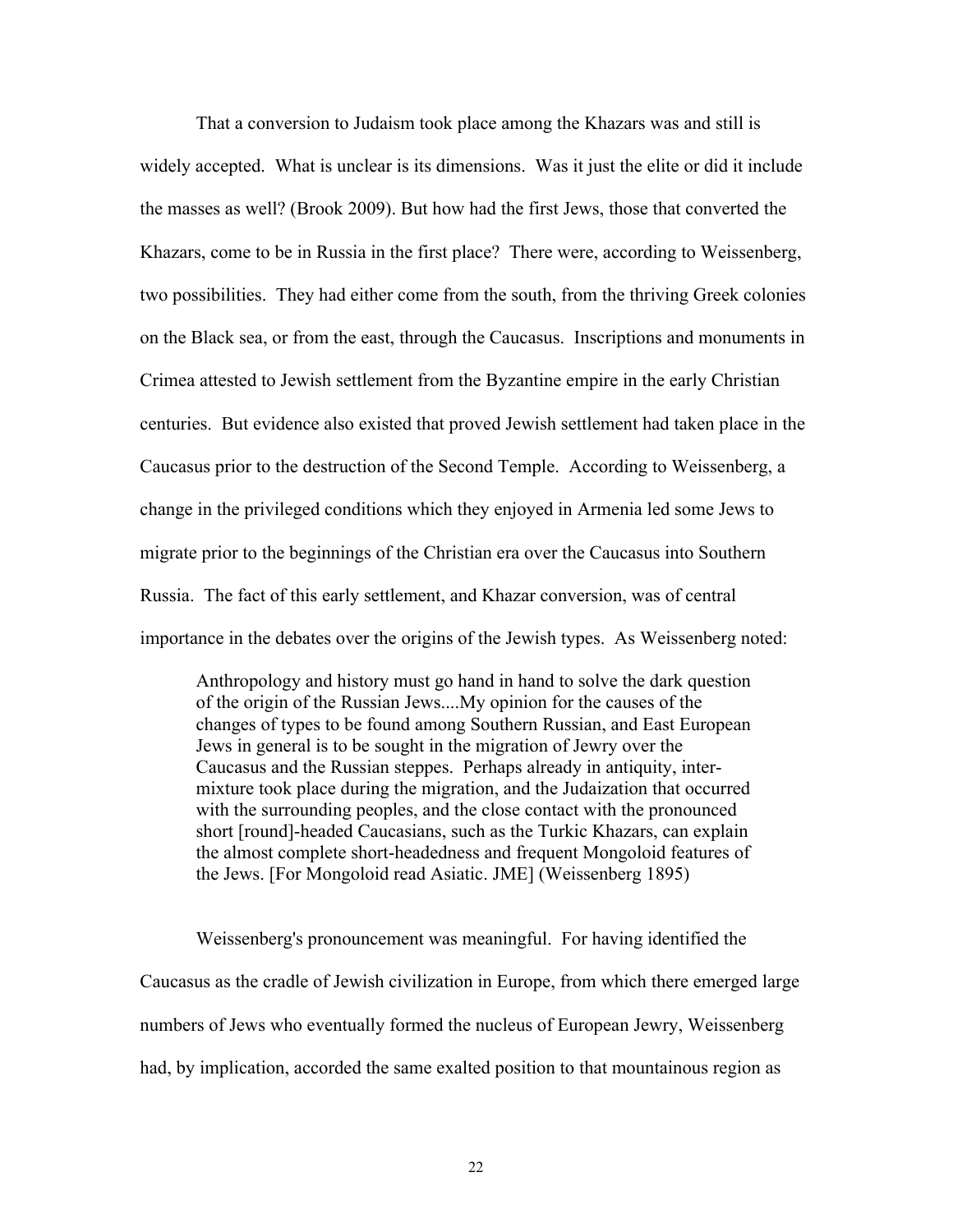had the father of modern anthropology, Blumenbach, who, as noted above, in 1795, declared the Caucuses as the racial cradle of the Europeans. Therefore, for Weissenberg, European Jews were intimately linked to Europeans by having been racially transformed by that intermixture that had taken place in the Caucasus. A further, and perhaps more significant lesson to be drawn from this, was that it was not Western European, but Eastern European Jews, with their noble past and culturally vital present who were, for Weissenberg, the authentic creators and bearers of the European Jewish tradition. Ashkenazic Jewry did not, therefore stem from those small Jewish communities in Germany but emerged in situ—in Eastern Europe.

23

Since Weissenberg's day and into our own, the Khazar hypothesis has been at the forefront of scientific discourse about Jewish origins. Peter Golden, perhaps the leading authority on the history of the Khazars, concludes that "the role of the Khazars in the shaping of East European Ashkenazic Jewry is periodically the subject of speculation. Judaized Khazars may have been one of the components of what became the largest Jewish community in the modern era, but it is very unlikely that they were a determinative element" (Yivo Encycolpedia). Nonetheless interest in the Khazars and those wishing for the hypothesis to be true, whether out of romantic attraction to the idea or out of political motivations continue their quest. (Khazaria.com)

While there is little historical consensus on the matter recent genetic testing provides some credence to support the Jewish-Khazar link. For example, the "Khazar-DNA Project" run by the population geneticist, Eran Elhaik has recently concluded in a study entitled, "The Missing Link of Jewish European Ancestry: Contrasting the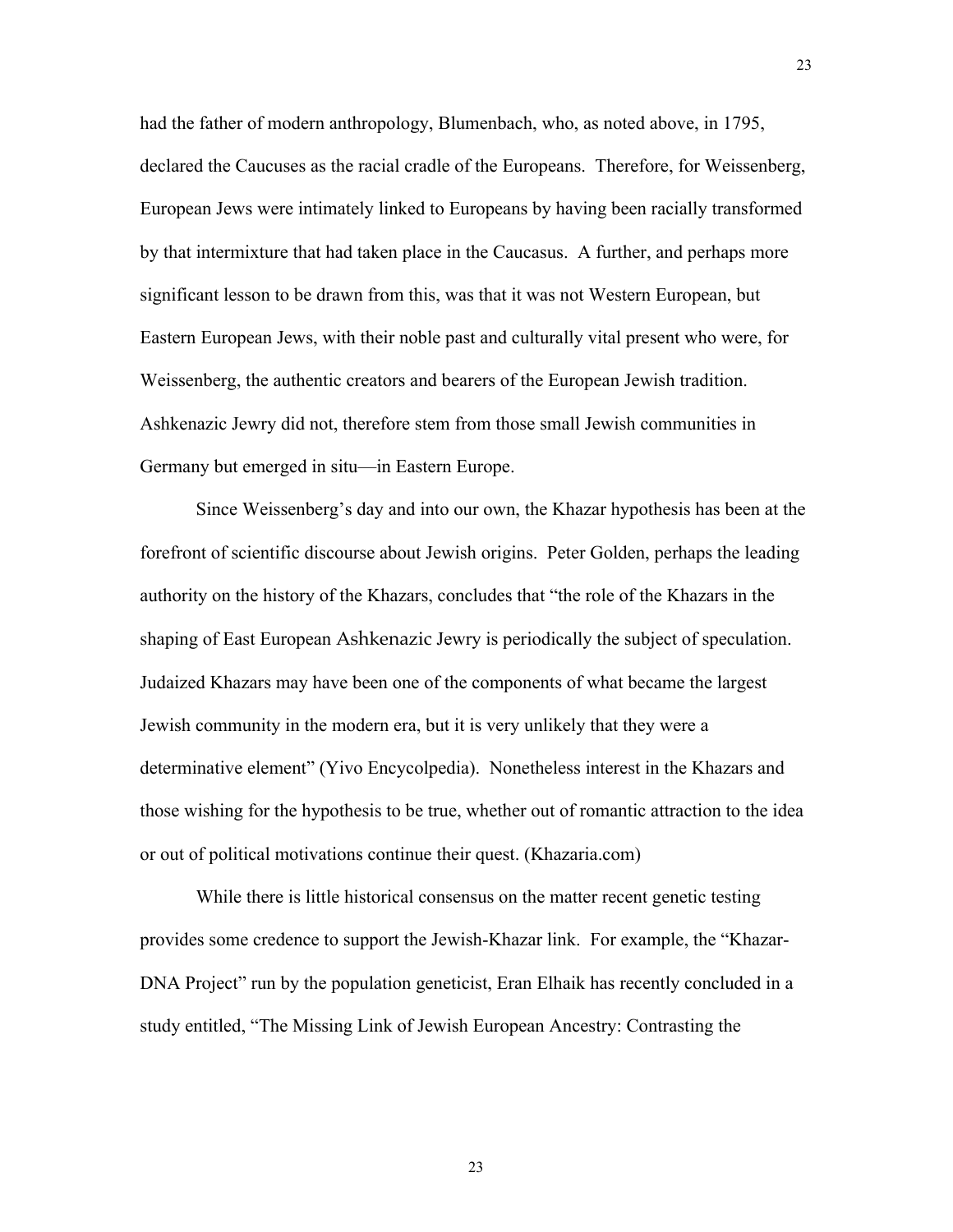Rhineland and the Khazarian Hypotheses." Rejecting the Rhineland hypothesis, the study concludes:

Recent sequencing of modern Caucasus populations prompted us to revisit the Khazarian Hypothesis and compare it with the Rhineland Hypothesis. We applied a wide range of population genetic analyses —including principal component, biogeographical origin, admixture, identity by descent, allele sharing distance, and uniparental analyses — to compare these two hypotheses. Our findings support the Khazarian Hypothesis and portray the European Jewish genome as a mosaic of Caucasus, European, and Semitic ancestries…. (Elhaik 2013).

The Elhaik article has been criticized by a team of geneticists elsewhere in this issue. While the job of the population geneticist is to either validate or invalidate the article's findings the job of the historian is to try and understand the possible cultural meanings or implications of the article (Discover Magazine Blog). I mentioned at the start of this discussion of the Khazars that the contemporary scientific work done on the Khazar theory is no less open to politicization than the work done in the pre-genetic era. The abovementioned article by Elhaik has occasioned lively online debate, for example, at the White Supremacist website *Stormfront.org.* (Stormfront). As one poster noted: "But the Khazarian theory says that Ashkenazi [sic] aren't even descendant [sic] of the original Jews (which they claim) but instead converts from Khazaria. This study supports this, pretty much proving that the majority of modern Jews have no biological ties to the land of Israel." The political intent of this poster at this particular site is self evident.

From a cultural point of view it is of significance that at the website *khazaria.com*, one finds a section entitled "Jewish Genetics: Abstracts and Summaries." This is a large "collection of abstracts and reviews of books, articles, and genetic studies" on Jewish origins and then goes on to claim: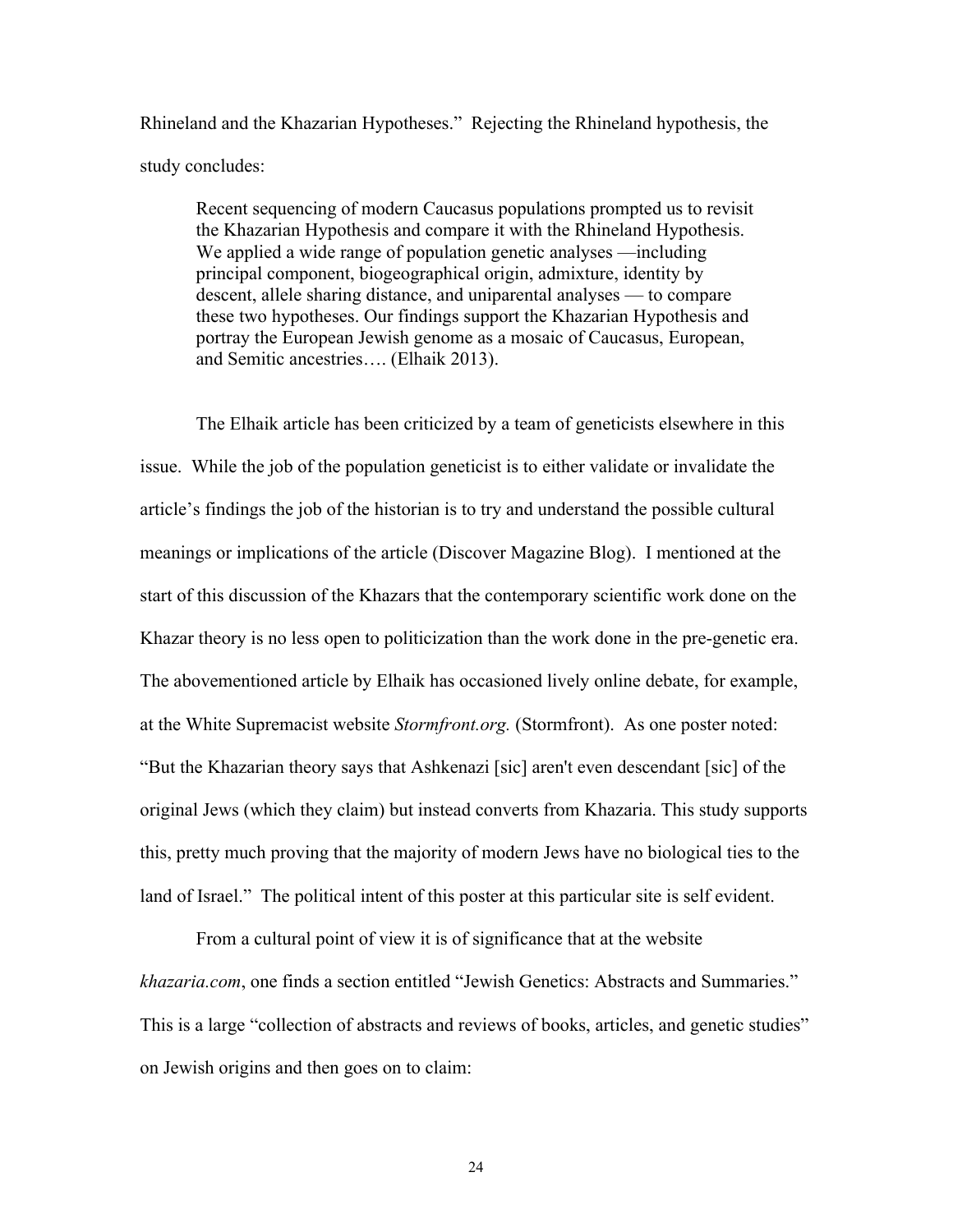This section is the most comprehensive summary of Jewish genetic data. In recent years, advances in genetic technology and the broadening in scope of genetic studies to encompass more ethnic groups have allowed scientists to come to more accurate conclusions. Now that we have the benefit of more than a decade of comprehensive genetic testing of Jewish populations using modern techniques, we have finally come close to answering all the questions about Jewish ancestry. Part of the story is that Eastern European Jews have significant Eastern Mediterranean elements which manifest themselves in close relationships with Kurdish, Armenian, Palestinian Arab, Lebanese, Syrian, and Anatolian Turkish peoples. This is why the Y-DNA haplogroups J and E, which are typical of the Middle East, are so common among them. Jewish lineages from this region of the world derive from both the Levant and the Anatolia-Armenia region. At the same time, there are traces of European (including Northern Italian and Western Slavic or Eastern Slavic) and Khazar ancestry among European Jews. Many Greek and Roman women married Jewish men before conversion to Judaism was outlawed by the Roman Empire, and many of the Southern European ancestral lines in Ashkenazic families come from these marriages. Ethiopian Jews mostly descend from Ethiopian Africans who converted to Judaism, but may also be related to a lesser extent to Yemenite Jews. Yemenite Jews descend from Arabs and Israelites. North African Jewish and Kurdish Jewish paternal lineages come from Israelites. Jewish Y-DNA tends to come from the Middle East, and that studies that take into account mtDNA show that many Jewish populations are related to neighboring non-Jewish groups maternally. All existing studies fail to compare modern Jewish populations' DNA to ancient Judean DNA and medieval Khazarian DNA, but in the absence of old DNA, comparisons with living populations appear to be adequate to trace geographic roots.

The idea that Eastern European Jews "have significant Eastern Mediterranean elements," including "Palestinian Arab, Lebanese, Syrian, and Anatolian Turkish" among them is, if true, deeply unsettling for those with a political agenda for which the Khazar Hypothesis is far more useful. With subsections at *khazaria.com* on "Studies of Jewish Populations," "Studies of Cohens and Levites," "Studies on Jewish Genetic Diseases (with special attention on studies that help to confirm Jewish origins, relationships, and migrations)," and "Studies that Test the Potential Israelite Ancestry of Non-Jewish Populations," the website provides a wealth of information, both historical and scientific,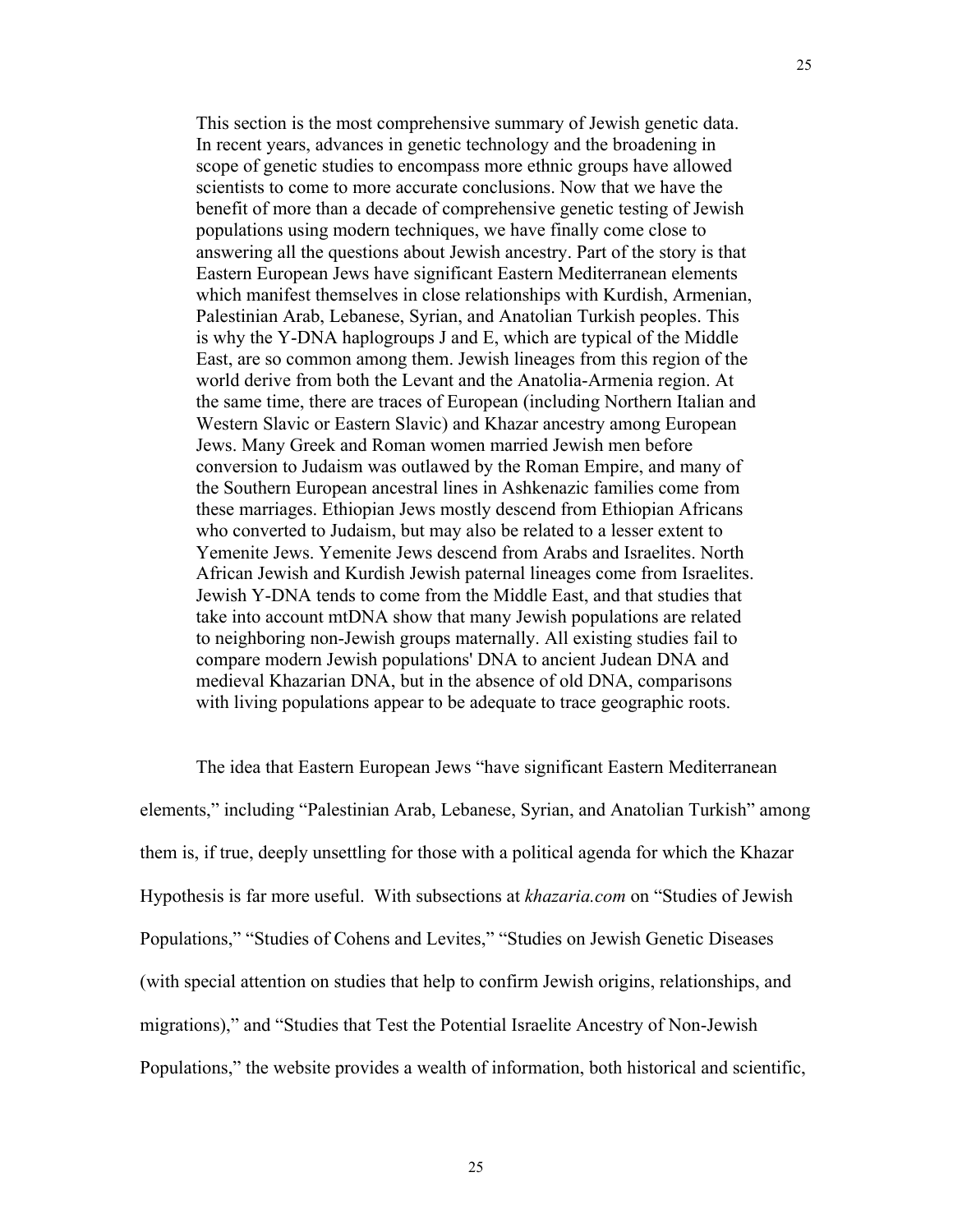on the subject of Jewish genetic makeup and history. Up-to-date and online since May 1995, the website is testament to an ongoing fascination with the biological history of the Jewish people.

While today's genetic studies look very different from eighteenth and nineteenth century race science what remains unchanged are some of the most fundamental questions about Jews; What are their origins? How is it that there is so much variation among them? Where do the different groups come from? What is the extent of mixing between Jews and non-Jews? Are Jews susceptible to certain medical disorders? These are questions that modern Jews (and non-Jews) have been pondering since the eighteenth century. These are not just questions of and for science. The fact that we are still trying to answer some or all of them means that they remain interesting and powerful and are as much about Jewish identity and culture as they are about science itself.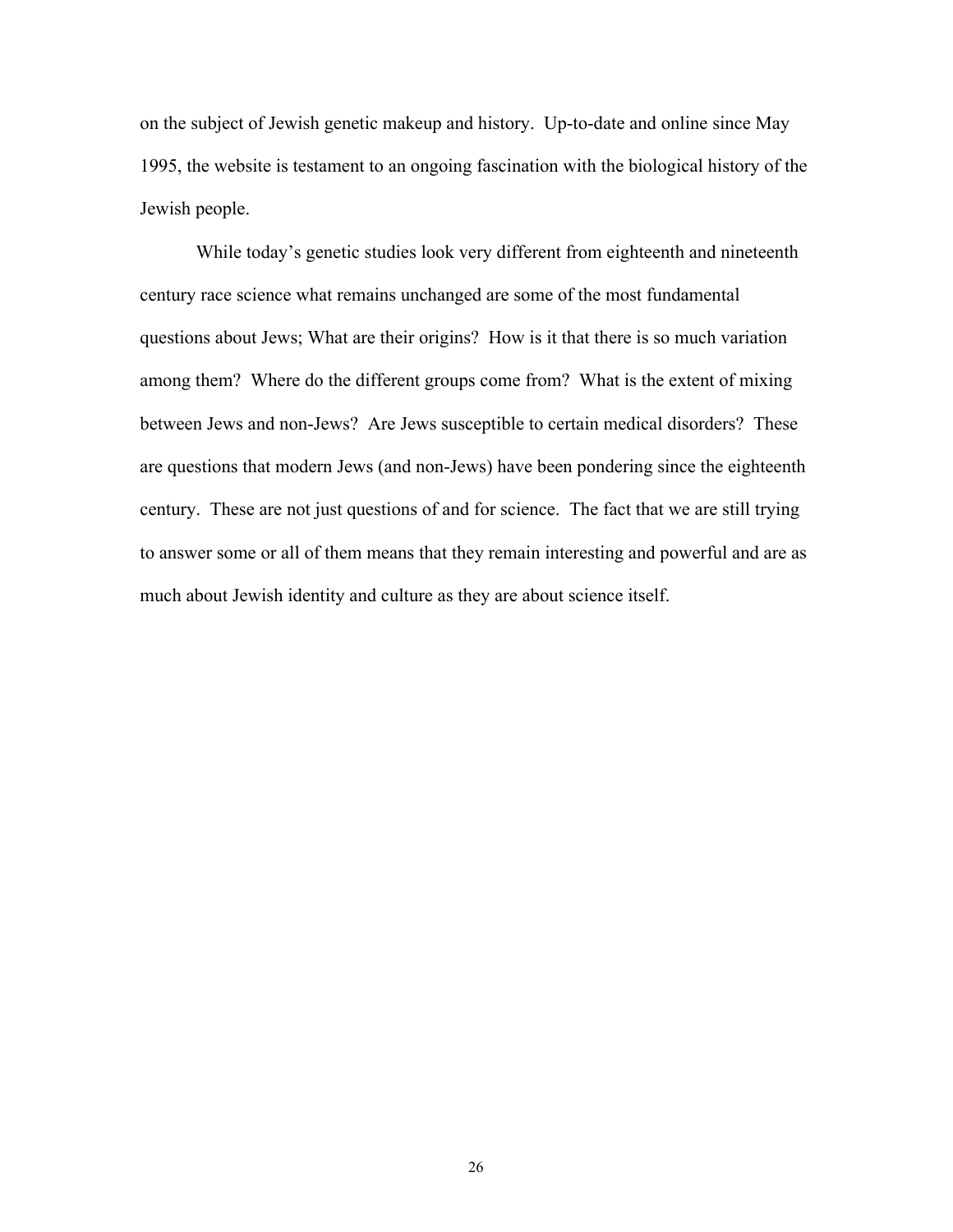#### Literature Cited

Hannaford, I. 1996. *Race: A history of an idea in the west*. Washington, D.C.: Woodrow Wilson Center Press.

Mühlmann, Wilhelm E. *Geschichte der anthropologie*. 1968. Frankfurt a.M., Bonn, Athenäum Verlag.

Mosse, Werner E. 1995. "From 'Schutzjuden' to 'Deutsche Staatsburger Jüdischen Glaubens': The long and bumpy road of Jewish emancipation in Germany" in Pierre Birnbaum and Ira Katznelson, eds. *Paths of emancipation: Jews, states, and citizenship*. Princeton: Princeton University Press, 59-93.

Hyman, Paula. *The Jews of France* 1998. Berkeley: University of California Press, 17-35.

Efron, John M. 1994. *Defenders of the race: Jewish doctors and race science in fin-desiècle Europe*. New Haven: Yale University Press, 13-32.

Blumenbach, Johann Friedrich. 1865. *On the natural variety of mankind* in Thomas Bendyshe, *The anthropological treatises of Johann Friedrich Blumenbach* London: Longman, Green, Longman, Roberts, & Green, 209-210 and 264-266.

Blumenbach, On the Natural Variety of Mankind, 229-230 and 234.

Efron. 1994. *Defenders of the race*, 20-21.

Auerbach, Elias. 1907. "Die jüdische Rassenfrage," *Archiv für Rassen- und Gesellschaftsbiologie* 4: 332-361.

Hart, Mitchell B. 2000. *Social science and the politics of modern Jewish identity*. Stanford: Stanford University Press.

Judt, I. M., 1903. *Die Juden als Rasse; eine Analyse aus dem Gebiete der Anthropologie*. Berlin: Jüdischer Verlag.

Efron, John M. 2001. *Medicine and the German Jews: A History*. New Haven: Yale University Press.

Shtull-Trauring, Simcha. 1996. *Letters from beyond the Sambatyon: the myth of the ten lost tribes*. 1996. New York: Maxima New Media.

Parfitt, Tudor. 2000. *Journey to the vanished city: the search for a lost tribe of Israel*. New York: Vintage Books.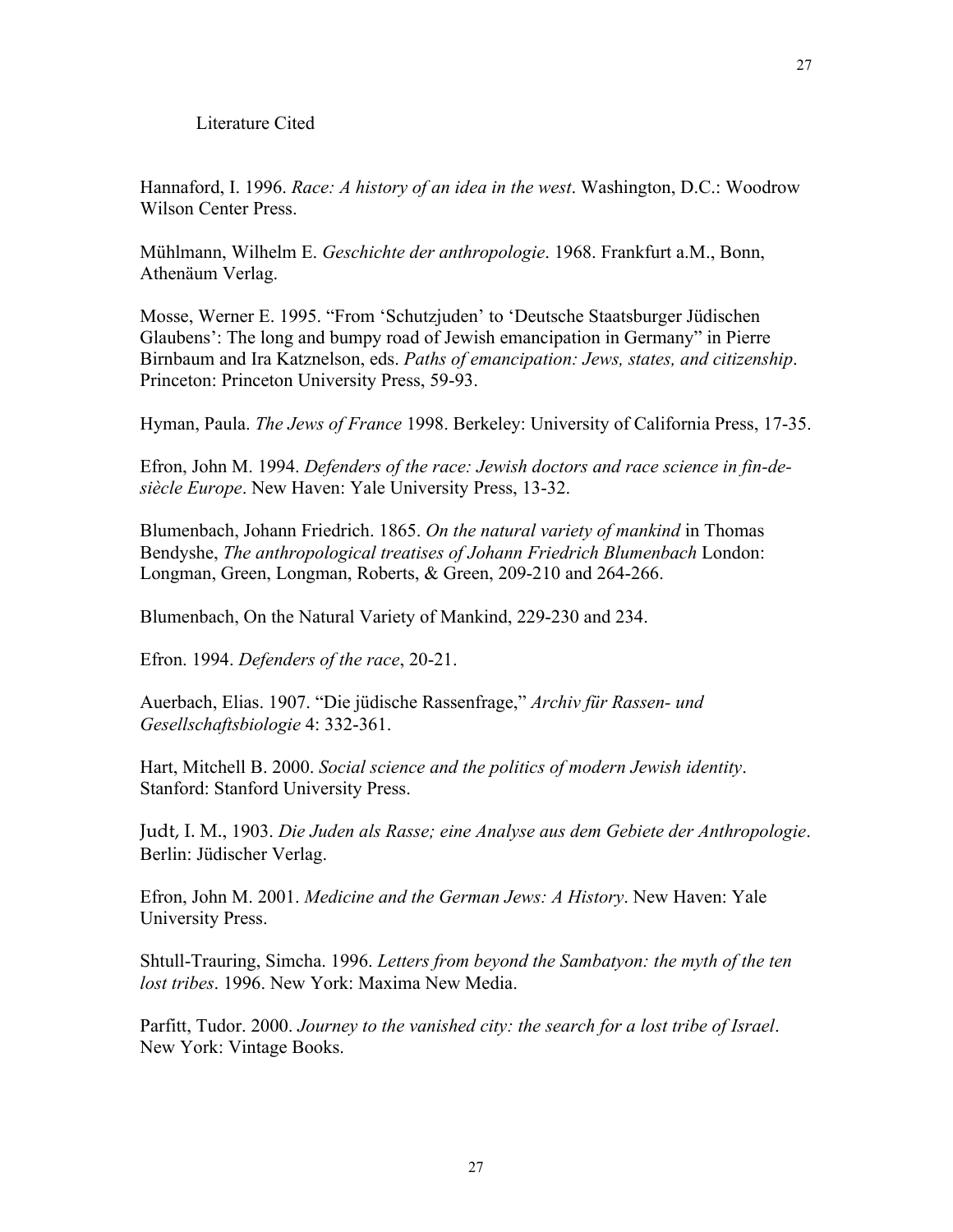Gonen, Rivka. 2002. *The quest for the ten lost tribes of Israel: to the ends of the earth*. Northvale, NJ: Jason Aronson Publishers.

Halkin, Hillel. 2002. *Across the Sabbath river: in search of a lost tribe of Israel*. 2002. New York: Houghton Mifflin Harcourt.

Brook, Kevin Alan. 2003. *The Jews of Khazaria*. Northvale, NJ: Jason Aronson Publishers, 2003.

Asa-El, Amotz . 2004. *Diaspora and the lost tribes of Israel*. Westport, CT: Hugh Lauter Levin Associates.

http://www.pbs.org/wgbh/nova/israel/losttribes.html

Hansen, Vaughn E. 2012 *Israel's lost 10 tribes: migrations to Britain and USA*. Springville, UT: Cedar Fort.

Ben-Dor Benite, Zvi. 2009. *The ten lost tribes: a world history*. New York: Oxford University Press

Howlett, Thomas Rosling. 2012. *Anglo-Israel, the Jewish Problem ...: The Ten Lost Tribes of Israel Found and Identified in the Anglo-Saxon Race. the Jewish Problem Solved in the ... and Restoration of the Israelitish Nation.* Charleston, SC: Nabu Press. The book was first published in 1892 in Philadelphia by Spangler & Davis.

Auerbach, Elias. 1907b. "Bemerkungen zu Fishberg's Theorie über die Herkunft der Blonden Juden," *Zeitschrift für Demographie Statistik der Juden*, 3: 92-93.

Hart, Mitchell B., ed., 2011. *Jews and Race: Writings on Identity and Difference, 1880- 1940.* Waltham, MA.: Brandeis University Press.

Alsberg, Moritz. 1891. *Rassenmischung im Judentum*. Hamburg: J.S. Richter.

Poliakov, Léon. 1977. *The Aryan Myth: A History of Racist and Nationalist Ideas in Europe*. New York: Meridian, 1977).

Gould, Stephen Jay. 1996. *The Mismeasure of Man*. New York: W.W. Norton.

Efron. 1994. *Defenders of the Race*, 58-90.

Jacobs, Joseph. 1891. *Studies in Jewish Statistics: Social, Vital, and Anthropometric*. London: D. Nutt, i-lxix.

Von Luschan, Felix. "Die anthropologische Stellung der Juden," 1892. *Correspondenzblatt der deutschen Gesellschaft für Anthropologie, Ethnologie und Urgeschichte*, 23: 94- 102.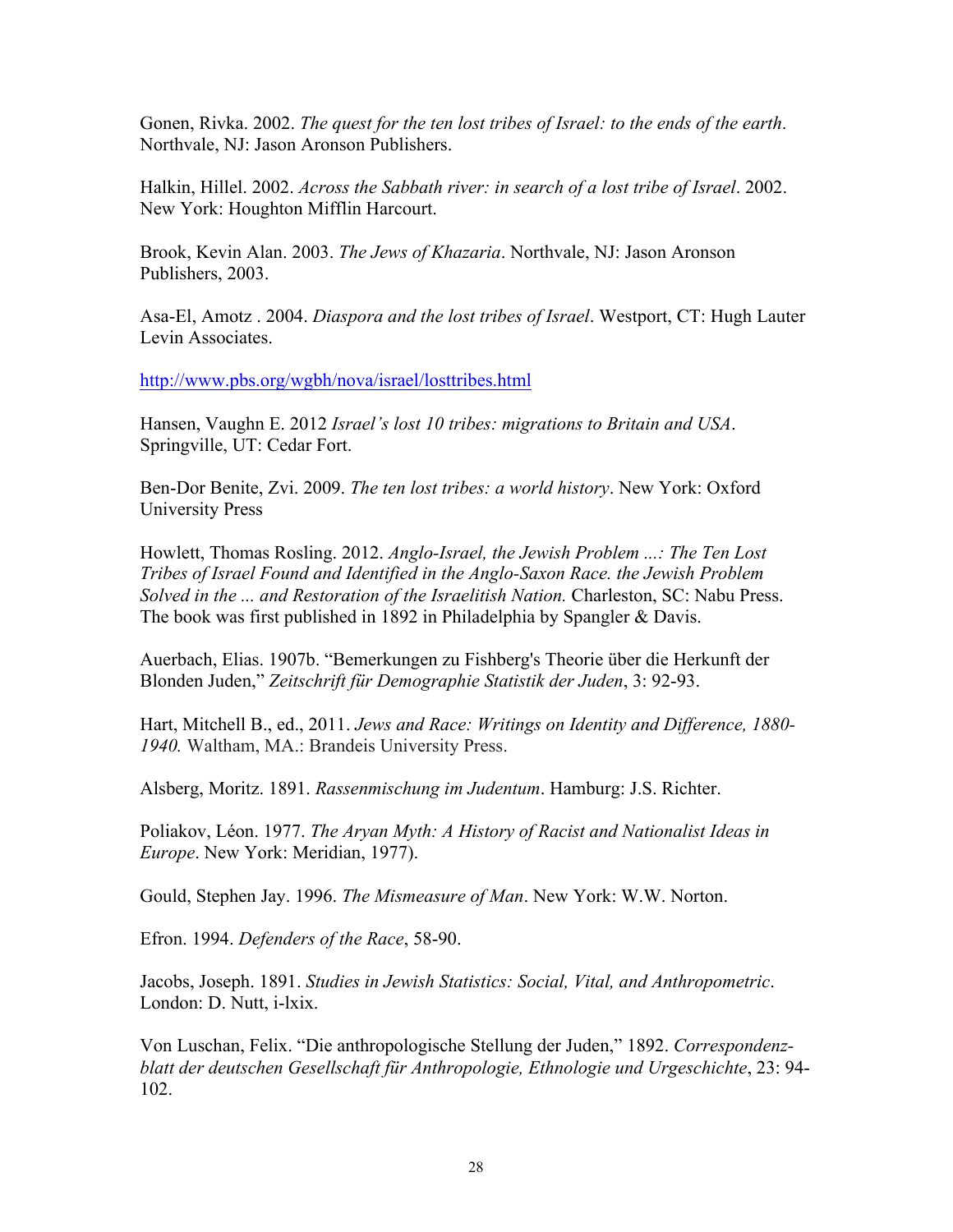Ripley, William Z. 1899. *The Races of Europe: A Sociological Study*. New York: D. Appelton, 368-400.

Jacobs, 1899. "Are Jews Jews?," 507.

Ripley, *The Races of Europe*, 385-386.

Ripley, *The Races of Europe*, 388-389.

Ripley, *The Races of Europe*, 390.

Ripley, 1899. *The Races of Europe*, 394.

Weissenberg, Samuel. 1895. "Die südrussischen Juden: Eine anthropometrische Studie," *Archiv für Anthropologie*, 23: 567.

Jacobs. 1891. "On the Racial Characteristics of Modern Jews" in *Studies in Jewish Statistics*, xxxii.

Ripley. 1891. *The Races of Europe*, 395.

Andree, Richard. 1881. *Zur Volkskunde der Juden*. Bielefeld und Leipzig: Velhagen & Klasing), 39 and 45.

Ripley. 1891. *The Races of Europe*, 396.

Efron, John M. forthcoming. *Sephardic aesthetics and the Ashkenazic imagination: German Jewry in the age of emancipation* (Indiana University Press).

Mosse, George L. 1996. *The Image of Man: The Creation of Modern Masculinity*. Oxford: Oxford University Press, 17-55.

Neubauer, Adolf. 1885. "Notes on the Race-Types of the Jews," *Journal of the Royal Anthropological Institute of Great Britain and Ireland*, 15: 19.

Fishberg, Maurice. *The Jews: A Study of Race and Environment*. New York: Walter Scott, 108-110.

See Behar, Doron., et. al., 2008. "Counting the Founders: The Matrilineal Genetic Ancestry of the Jewish Diaspora," *PLoS ONE* 3(4): e2062. doi:10.1371/journal.pone.0002062